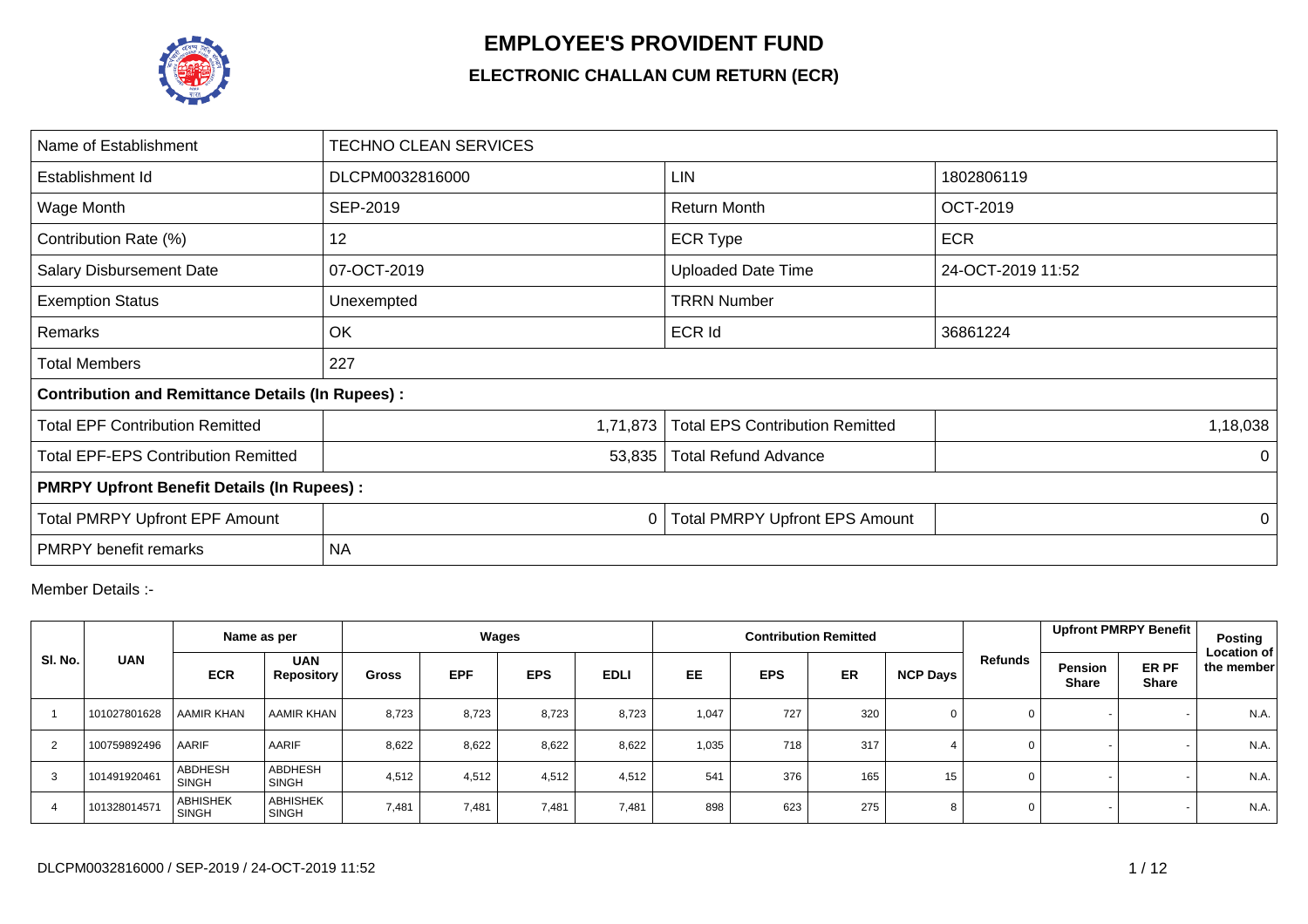|                |              | Name as per        |                                 |              |             | Wages       |             |             |             | <b>Contribution Remitted</b> |                 |                |                  | <b>Upfront PMRPY Benefit</b> | <b>Posting</b>                   |
|----------------|--------------|--------------------|---------------------------------|--------------|-------------|-------------|-------------|-------------|-------------|------------------------------|-----------------|----------------|------------------|------------------------------|----------------------------------|
| SI. No.        | <b>UAN</b>   | <b>ECR</b>         | <b>UAN</b><br><b>Repository</b> | <b>Gross</b> | <b>EPF</b>  | <b>EPS</b>  | <b>EDLI</b> | <b>EE</b>   | <b>EPS</b>  | ER.                          | <b>NCP Days</b> | <b>Refunds</b> | Pension<br>Share | ER PF<br><b>Share</b>        | <b>Location of</b><br>the member |
| 5              | 101514270889 | <b>AJAY KUMAR</b>  | <b>AJAY KUMAR</b>               | 4,512        | 4,512       | 4,512       | 4,512       | 541         | 376         | 165                          | 14              | $\mathbf 0$    |                  |                              | N.A.                             |
| 6              | 101514269013 | AJAY YADAV         | <b>AJAY YADAV</b>               | 4,211        | 4,211       | 4,211       | 4,211       | 505         | 351         | 154                          | 15              | $\mathbf 0$    |                  |                              | N.A.                             |
| $\overline{7}$ | 100816707879 | <b>AJIT SINGH</b>  | <b>AJIT SINGH</b>               | 15,000       | 15,000      | 15,000      | 15,000      | 1,800       | 1,250       | 550                          | $\mathbf 0$     | $\mathbf 0$    |                  |                              | N.A.                             |
| 8              | 101478030611 | AKSHAY<br>AKHARIYA | <b>AKSHAY</b><br>AKHARIYA       | 13,563       | 13,563      | 13,563      | 13,563      | 1,628       | 1,130       | 498                          | $\mathbf{1}$    | $\mathbf 0$    |                  |                              | N.A.                             |
| 9              | 101336716715 | <b>AKSHAY KUMA</b> | AKSHAY<br><b>KUMAR</b>          | 4,512        | 4,512       | 4,512       | 4,512       | 541         | 376         | 165                          | 15              | $\mathbf 0$    |                  |                              | N.A.                             |
| 10             | 100956322927 | <b>AMARESH DAS</b> | AMARESH<br><b>DAS</b>           | $\mathbf 0$  | $\mathbf 0$ | $\mathbf 0$ | $\mathbf 0$ | $\mathbf 0$ | 0           | $\mathbf 0$                  | 30              | $\mathsf 0$    |                  |                              | N.A.                             |
| 11             | 101357839315 | AMIT               | AMIT                            | $\mathbf 0$  | $\mathbf 0$ | $\mathbf 0$ | $\mathbf 0$ | $\mathbf 0$ | $\mathbf 0$ | $\mathbf 0$                  | 30              | $\mathbf 0$    |                  |                              | N.A.                             |
| 12             | 101408772075 | <b>AMIT KUMAR</b>  | <b>AMIT KUMAR</b>               | 6,483        | 6,483       | 6,483       | 6,483       | 778         | 540         | 238                          | 10              | $\mathbf 0$    |                  |                              | N.A.                             |
| 13             | 101394949217 | <b>AMIT KUMAR</b>  | <b>AMIT KUMAR</b>               | 4,512        | 4,512       | 4,512       | 4,512       | 541         | 376         | 165                          | 15              | 0              |                  |                              | N.A.                             |
| 14             | 101514268998 | <b>AMOD KUMAR</b>  | AMOD<br><b>KUMAR</b>            | 12,160       | 12,160      | 12,160      | 12,160      | 1,459       | 1,013       | 446                          | 3               | $\mathbf 0$    |                  |                              | N.A.                             |
| 15             | 101408734040 | <b>ANIL KUMAR</b>  | <b>ANIL KUMAR</b>               | 6,317        | 6,317       | 6,317       | 6,317       | 758         | 526         | 232                          | 9               | $\mathbf 0$    |                  |                              | N.A.                             |
| 16             | 101240777932 | <b>ANIL KUMAR</b>  | <b>ANIL KUMAR</b>               | 13,563       | 13,563      | 13,563      | 13,563      | 1,628       | 1,130       | 498                          | $\mathbf 0$     | 0              |                  |                              | N.A.                             |
| 17             | 101328016127 | ANIL KUMAR         | <b>ANIL KUMAR</b>               | 7,678        | 7,678       | 7,678       | 7,678       | 921         | 640         | 281                          | 10              | $\mathbf 0$    |                  |                              | N.A.                             |
| 18             | 101133036292 | <b>ANIL KUMAR</b>  | <b>ANIL KUMAR</b>               | 6,618        | 6,618       | 6,618       | 6,618       | 794         | 551         | 243                          | $\overline{7}$  | $\mathbf 0$    |                  |                              | N.A.                             |
| 19             | 101404712408 | <b>ANOOP KUMAR</b> | <b>ANOOP</b><br><b>KUMAR</b>    | $\mathbf 0$  | $\mathbf 0$ | $\mathbf 0$ | $\mathbf 0$ | $\mathbf 0$ | $\mathbf 0$ | $\mathbf 0$                  | 30              | $\mathsf 0$    |                  |                              | N.A.                             |
| 20             | 100760432198 | ANSHU              | ANSHU                           | 7,455        | 7,455       | 7,455       | 7,455       | 895         | 621         | 274                          | $\overline{7}$  | $\mathbf 0$    |                  |                              | N.A.                             |
| 21             | 101478030624 | ANUJ ANURAG        | ANUJ<br>ANURAG                  | 6,154        | 5,000       | 5,000       | 5,000       | 600         | 417         | 183                          | 20              | $\mathbf 0$    |                  |                              | N.A.                             |
| 22             | 101464400038 | <b>ANUP MAURYA</b> | <b>ANUP</b><br><b>MAURYA</b>    | 11,693       | 11,693      | 11,693      | 11,693      | 1,403       | 974         | 429                          | 5               | $\mathbf 0$    |                  |                              | N.A.                             |
| 23             | 100761085812 | ARJUN              | <b>ARJUN</b>                    | $\mathbf 0$  | $\mathbf 0$ | $\mathbf 0$ | $\mathbf 0$ | $\mathbf 0$ | 0           | $\overline{0}$               | 30              | $\mathbf 0$    |                  |                              | N.A.                             |
| 24             | 101503749529 | <b>ARJUN</b>       | <b>ARJUN</b>                    | 5,715        | 5,715       | 5,715       | 5,715       | 686         | 476         | 210                          | 11              | $\mathbf 0$    |                  |                              | N.A.                             |
| 25             | 101419147138 | ARUN               | ARUN                            | $\mathbf 0$  | $\mathbf 0$ | $\mathbf 0$ | 0           | $\mathbf 0$ | 0           | $\mathbf 0$                  | 30              | 0              |                  |                              | N.A.                             |
| 26             | 101360579259 | <b>ARVIND</b>      | <b>ARVIND</b>                   | 14,031       | 14,031      | 14,031      | 14,031      | 1,684       | 1,169       | 515                          | $\mathbf 0$     | $\mathbf 0$    |                  |                              | N.A.                             |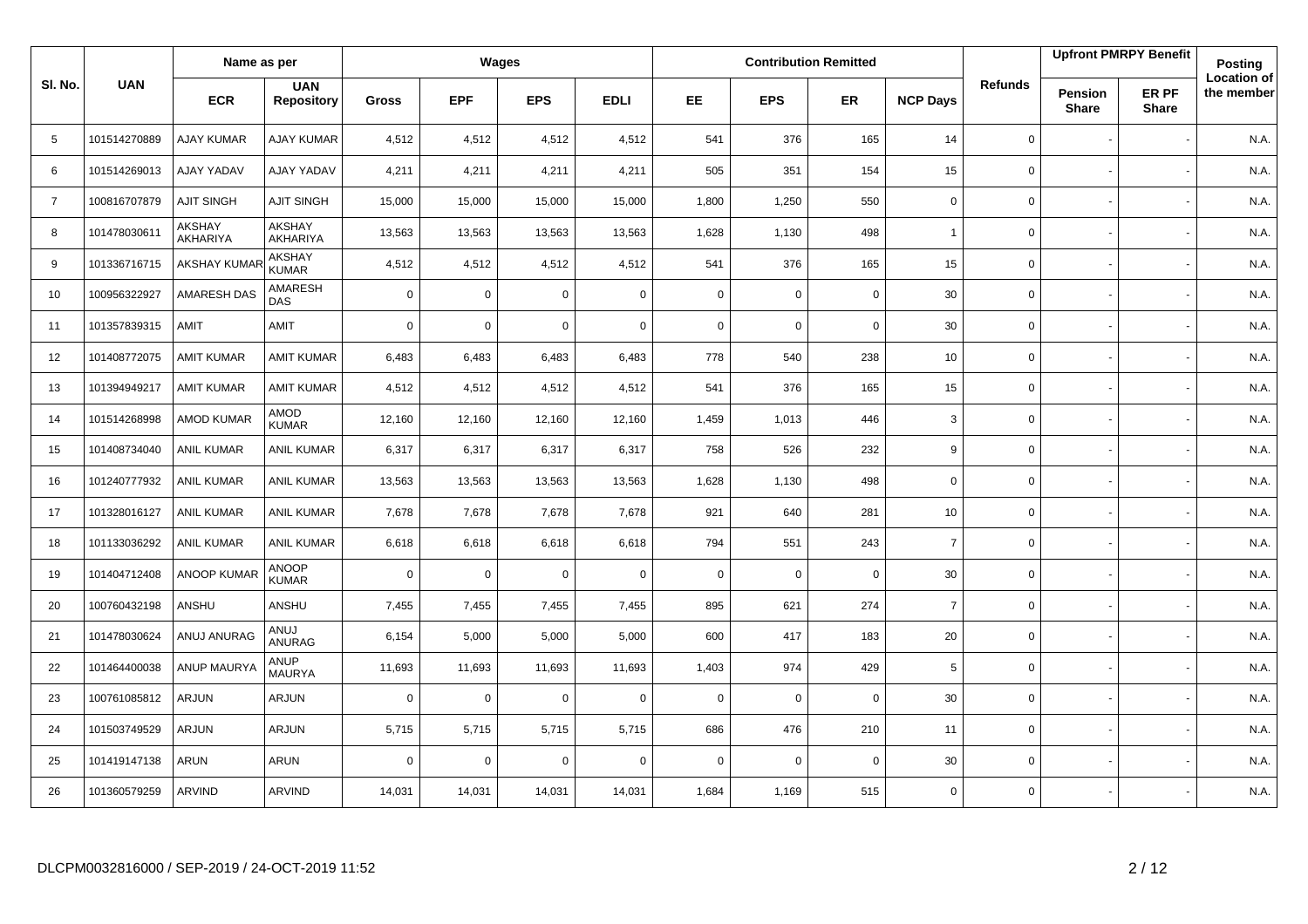|         |              | Name as per                         |                                               |              |             | Wages       |             |             |             | <b>Contribution Remitted</b> |                 |                |                         | <b>Upfront PMRPY Benefit</b> | Posting                          |
|---------|--------------|-------------------------------------|-----------------------------------------------|--------------|-------------|-------------|-------------|-------------|-------------|------------------------------|-----------------|----------------|-------------------------|------------------------------|----------------------------------|
| SI. No. | <b>UAN</b>   | <b>ECR</b>                          | <b>UAN</b><br><b>Repository</b>               | <b>Gross</b> | <b>EPF</b>  | <b>EPS</b>  | <b>EDLI</b> | EE.         | <b>EPS</b>  | <b>ER</b>                    | <b>NCP Days</b> | <b>Refunds</b> | Pension<br><b>Share</b> | ER PF<br><b>Share</b>        | <b>Location of</b><br>the member |
| 27      | 101328016041 | ARVIND                              | <b>ARVIND</b>                                 | 6,807        | 6,807       | 6,807       | 6,807       | 817         | 567         | 250                          | 9               | 0              |                         |                              | N.A.                             |
| 28      | 101130614113 | <b>ASHOK</b>                        | ASHOK                                         | 5,114        | 5,114       | 5,114       | 5,114       | 614         | 426         | 188                          | 12              | 0              |                         |                              | N.A.                             |
| 29      | 101491920435 | <b>ASHOK KUMAR</b>                  | <b>ASHOK</b><br><b>KUMAR</b>                  | $\mathbf 0$  | $\mathbf 0$ | 0           | $\mathbf 0$ | $\mathbf 0$ | 0           | $\mathbf 0$                  | 30              | 0              |                         |                              | N.A.                             |
| 30      | 100492463376 | <b>ASHOK KUMAR</b>                  | ASHOK<br><b>KUMAR</b>                         | 5,612        | 5,612       | 5,612       | 5,612       | 673         | 467         | 206                          | 18              | 0              |                         |                              | N.A.                             |
| 31      | 101408734072 | <b>ATUL KUMAR</b>                   | <b>ATUL KUMAR</b>                             | 8,062        | 8,062       | 8,062       | 8,062       | 967         | 672         | 295                          | 8               | 0              |                         |                              | N.A.                             |
| 32      | 101272302262 | AWADHESH                            | AWADHESH                                      | $\mathbf 0$  | $\Omega$    | 0           | $\mathbf 0$ | $\mathbf 0$ | 0           | $\mathbf 0$                  | 30              | 0              |                         |                              | N.A.                             |
| 33      | 101328016087 | AZAD                                | <b>AZAD</b>                                   | 5,485        | 5,485       | 5,485       | 5,485       | 658         | 457         | 201                          | 14              | 0              |                         |                              | N.A.                             |
| 34      | 101036716803 | <b>AZAD SINGH</b>                   | <b>AZAD SINGH</b>                             | 13,563       | 13,563      | 13,563      | 13,563      | 1,628       | 1,130       | 498                          | $\overline{1}$  | 0              |                         |                              | N.A.                             |
| 35      | 101397884778 | <b>BABLU</b>                        | <b>BABLU</b>                                  | 6,317        | 6,317       | 6,317       | 6,317       | 758         | 526         | 232                          | 9               | 0              |                         |                              | N.A.                             |
| 36      | 101343377535 | <b>BABU LAL</b>                     | <b>BABU LAL</b>                               | 10,289       | 10,289      | 10,289      | 10,289      | 1,235       | 857         | 378                          | 8               | $\mathbf{0}$   |                         |                              | N.A.                             |
| 37      | 101201134059 | <b>BANTI KUMAR</b>                  | <b>BANTI</b><br><b>KUMAR</b>                  | 6,317        | 6,317       | 6,317       | 6,317       | 758         | 526         | 232                          | 9               | 0              |                         |                              | N.A.                             |
| 38      | 101002038880 | <b>BEER SINGH</b>                   | <b>BEER SINGH</b>                             | 6,633        | 6,633       | 6,633       | 6,633       | 796         | 553         | 243                          | 9               | 0              |                         |                              | N.A.                             |
| 39      | 100762429435 | <b>BAGVAT</b><br><b>KUSHWAHA</b>    | <b>BHAGVAT</b><br><b>KUSHWAHA</b>             | 6,812        | 6,812       | 6,812       | 6,812       | 817         | 567         | 250                          | 9               | 0              |                         |                              | N.A.                             |
| 40      | 101464400086 | <b>BHANU PRATAP</b><br><b>SINGH</b> | <b>BHANU</b><br><b>PRATAP</b><br><b>SINGH</b> | $\mathbf 0$  | $\mathbf 0$ | 0           | $\mathbf 0$ | $\mathbf 0$ | 0           | $\mathbf 0$                  | 30              | 0              |                         |                              | N.A.                             |
| 41      | 101189299866 | <b>BIBEK</b>                        | <b>BIBEK</b>                                  | 7,779        | 7,779       | 7,779       | 7,779       | 933         | 648         | 285                          | 6               | 0              |                         |                              | N.A.                             |
| 42      | 101503750847 | <b>BILAS RAY</b>                    | <b>BILAS RAY</b>                              | 6,317        | 6,317       | 6,317       | 6,317       | 758         | 526         | 232                          | 9               | 0              |                         |                              | N.A.                             |
| 43      | 101367631510 | <b>BRIJESH KUMAF</b>                | <b>BRIJESH</b><br><b>KUMAR</b>                | 5,114        | 5,114       | 5,114       | 5,114       | 614         | 426         | 188                          | 12              | 0              |                         |                              | N.A.                             |
| 44      | 100805674486 | <b>BRIJPAL</b>                      | <b>BRIJPAL</b>                                | $\mathbf 0$  | $\mathbf 0$ | 0           | $\mathbf 0$ | $\mathsf 0$ | $\mathbf 0$ | $\mathbf 0$                  | 30              | 0              |                         |                              | N.A.                             |
| 45      | 101309025386 | CHANDAN<br><b>SINGH</b>             | CHANDAN<br><b>SINGH</b>                       | $\mathbf 0$  | $\mathbf 0$ | $\mathbf 0$ | $\mathbf 0$ | $\mathbf 0$ | $\mathbf 0$ | $\mathbf 0$                  | 30              | 0              |                         |                              | N.A.                             |
| 46      | 101097027680 | CHANDER<br><b>SHEKHAR</b>           | CHANDER<br><b>SHEKHAR</b>                     | 4,738        | 4,738       | 4,738       | 4,738       | 569         | 395         | 174                          | 15              | 0              |                         |                              | N.A.                             |
| 47      | 100762469058 | CHANDRAMOH<br>AN                    | CHANDRAMO<br><b>HAN</b>                       | 6,016        | 6,016       | 6,016       | 6,016       | 722         | 501         | 221                          | 10              | 0              |                         |                              | N.A.                             |
| 48      | 101491920517 | CHANDRAVEER<br><b>SINGH</b>         | CHANDRAVE<br>ER SINGH                         | $\mathbf 0$  | $\Omega$    | $\mathbf 0$ | $\mathbf 0$ | $\mathbf 0$ | $\mathbf 0$ | $\mathbf 0$                  | 30              | 0              |                         |                              | N.A.                             |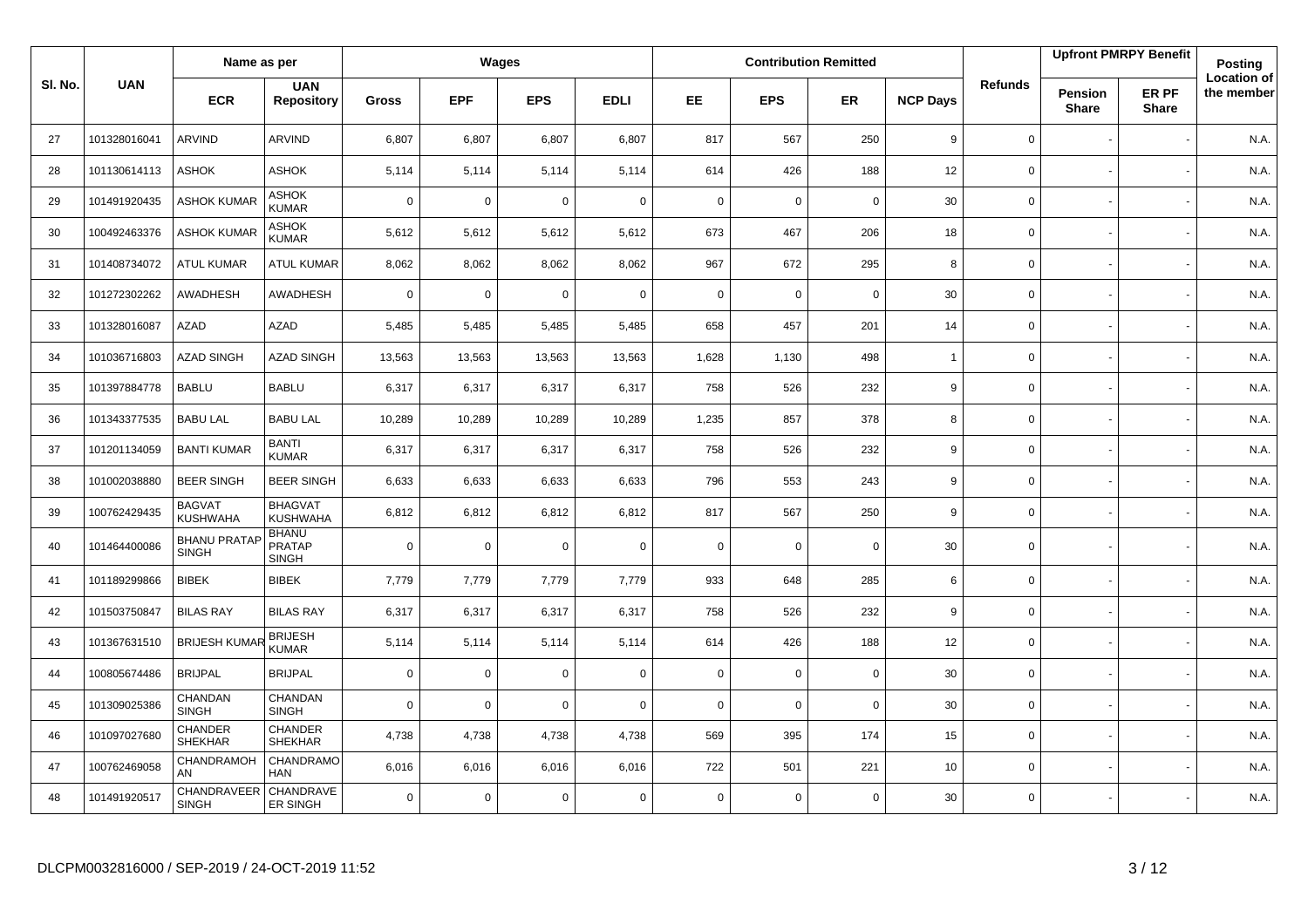|         |              | Name as per                      |                                             |              |             | Wages       |             |             |             | <b>Contribution Remitted</b> |                 |                |                         | <b>Upfront PMRPY Benefit</b> | <b>Posting</b>                   |
|---------|--------------|----------------------------------|---------------------------------------------|--------------|-------------|-------------|-------------|-------------|-------------|------------------------------|-----------------|----------------|-------------------------|------------------------------|----------------------------------|
| SI. No. | <b>UAN</b>   | <b>ECR</b>                       | <b>UAN</b><br><b>Repository</b>             | <b>Gross</b> | <b>EPF</b>  | <b>EPS</b>  | <b>EDLI</b> | EE          | <b>EPS</b>  | <b>ER</b>                    | <b>NCP Days</b> | <b>Refunds</b> | Pension<br><b>Share</b> | ER PF<br><b>Share</b>        | <b>Location of</b><br>the member |
| 49      | 100039897673 | <b>DALIP</b>                     | <b>DALIP</b>                                | 14,031       | 14,031      | 14,031      | 14,031      | 1,684       | 1,169       | 515                          | $\mathbf 0$     | 0              |                         |                              | N.A.                             |
| 50      | 100756467100 | <b>DEEPAK</b>                    | <b>DEEPAK</b>                               | 6,807        | 6,807       | 6,807       | 6,807       | 817         | 567         | 250                          | 9               | 0              |                         |                              | N.A.                             |
| 51      | 100918004667 | <b>DEEPAK</b>                    | <b>DEEPAK</b>                               | $\mathbf 0$  | $\mathbf 0$ | 0           | $\mathbf 0$ | $\mathbf 0$ | 0           | $\mathbf 0$                  | 30              | 0              |                         |                              | N.A.                             |
| 52      | 101453864030 | <b>DEEPAK KUMAR</b>              | <b>DEEPAK</b><br><b>KUMAR</b>               | $\mathbf 0$  | $\Omega$    | $\mathbf 0$ | $\mathbf 0$ | $\Omega$    | 0           | $\mathbf 0$                  | 30              | 0              |                         |                              | N.A.                             |
| 53      | 100583081495 | <b>DEEPAK KUMAR</b>              | <b>DEEPAK</b><br><b>KUMAR</b>               | 9,354        | 9,354       | 9,354       | 9,354       | 1,122       | 779         | 343                          | 10              | 0              |                         |                              | N.A.                             |
| 54      | 101048123007 | DEEPU                            | <b>DEEPU</b>                                | 11,225       | 11,225      | 11,225      | 11,225      | 1,347       | 935         | 412                          | 6               | 0              |                         |                              | N.A.                             |
| 55      | 101514268980 | <b>DEVENDRA</b><br><b>SINGH</b>  | <b>DEVENDRA</b><br><b>SINGH</b>             | 4,140        | 4,140       | 4,140       | 4,140       | 497         | 345         | 152                          | 14              | 0              |                         |                              | N.A.                             |
| 56      | 100759922765 | DHARMENDRA                       | <b>DHARMENDR</b>                            | 16,962       | 15,000      | 15,000      | 15,000      | 1,800       | 1,250       | 550                          | $\mathbf 0$     | 0              |                         |                              | N.A.                             |
| 57      | 101338559201 | <b>DHARMENDRA</b>                | <b>DHARMENDR</b><br>А                       | $\mathbf 0$  | $\mathbf 0$ | 0           | $\mathbf 0$ | $\mathbf 0$ | 0           | $\mathbf 0$                  | 30              | 0              |                         |                              | N.A.                             |
| 58      | 101478030726 | <b>DHARMENRA</b><br><b>KUMAR</b> | <b>DHARMENDR</b><br>A KUMAR                 | 4,967        | 4,967       | 4,967       | 4,967       | 596         | 414         | 182                          | 12              | 0              |                         |                              | N.A.                             |
| 59      | 101313721576 | DHARMENDRA<br><b>SINGH BISHT</b> | <b>DHARMENDR</b><br>A SINGH<br><b>BISHT</b> | 4,813        | 4,813       | 4,813       | 4,813       | 578         | 401         | 177                          | 14              | 0              |                         |                              | N.A.                             |
| 60      | 101478030676 | <b>DHIRAJ</b><br><b>PASWAN</b>   | <b>DHIRAJ</b><br><b>PASWAN</b>              | 13,096       | 13,096      | 13,096      | 13,096      | 1,572       | 1,091       | 481                          | 2               | $\mathbf{0}$   |                         |                              | N.A.                             |
| 61      | 101002039200 | <b>DINESH</b>                    | <b>DINESH</b>                               | 7,779        | 7,779       | 7,779       | 7,779       | 933         | 648         | 285                          | 6               | 0              |                         |                              | N.A.                             |
| 62      | 101429620961 | <b>DINESH KUMAR</b>              | <b>DINESH</b><br><b>KUMAR</b>               | $\mathbf 0$  | $\mathbf 0$ | $\mathbf 0$ | $\mathbf 0$ | $\mathbf 0$ | $\mathbf 0$ | $\mathbf 0$                  | 30              | 0              |                         |                              | N.A.                             |
| 63      | 100420599701 | <b>DINESH KUMAR</b>              | <b>DINESH</b><br><b>KUMAR</b>               | 6,581        | 6,581       | 6,581       | 6,581       | 790         | 548         | 242                          | 12              | 0              |                         |                              | N.A.                             |
| 64      | 101266983294 | <b>DINESH KUMAR</b>              | <b>DINESH</b><br><b>KUMAR</b>               | 16,397       | 14,500      | 14,500      | 14,500      | 1,740       | 1,208       | 532                          | $\overline{1}$  | 0              |                         |                              | N.A.                             |
| 65      | 101402169191 | <b>DIPA DEVI</b>                 | DIPA DEVI                                   | 6,807        | 6,807       | 6,807       | 6,807       | 817         | 567         | 250                          | 9               | 0              |                         |                              | N.A.                             |
| 66      | 101181477393 | <b>DURGESH</b><br><b>SHARMA</b>  | <b>DURGESH</b><br><b>SHARMA</b>             | 6,581        | 6,581       | 6,581       | 6,581       | 790         | 548         | 242                          | 12              | 0              |                         |                              | N.A.                             |
| 67      | 100760681117 | <b>GAJENDER</b>                  | <b>GAJENDER</b>                             | 7,131        | 7,131       | 7,131       | 7,131       | 856         | 594         | 262                          | 8               | 0              |                         |                              | N.A.                             |
| 68      | 101349672856 | <b>GAJENDRA</b><br><b>SINGH</b>  | <b>GAJENDRA</b><br><b>SINGH</b>             | 5,414        | 5,414       | 5,414       | 5,414       | 650         | 451         | 199                          | 12              | 0              |                         |                              | N.A.                             |
| 69      | 100760944980 | <b>GANGA</b>                     | <b>GANGA</b>                                | 7,131        | 7,131       | 7,131       | 7,131       | 856         | 594         | 262                          | 8               | 0              |                         |                              | N.A.                             |
| 70      | 101357839327 | <b>GAURAV</b><br><b>KUMAR</b>    | <b>GAURAV</b><br><b>KUMAR</b>               | 8,419        | 8,419       | 8,419       | 8,419       | 1,010       | 701         | 309                          | 12              | 0              |                         |                              | N.A.                             |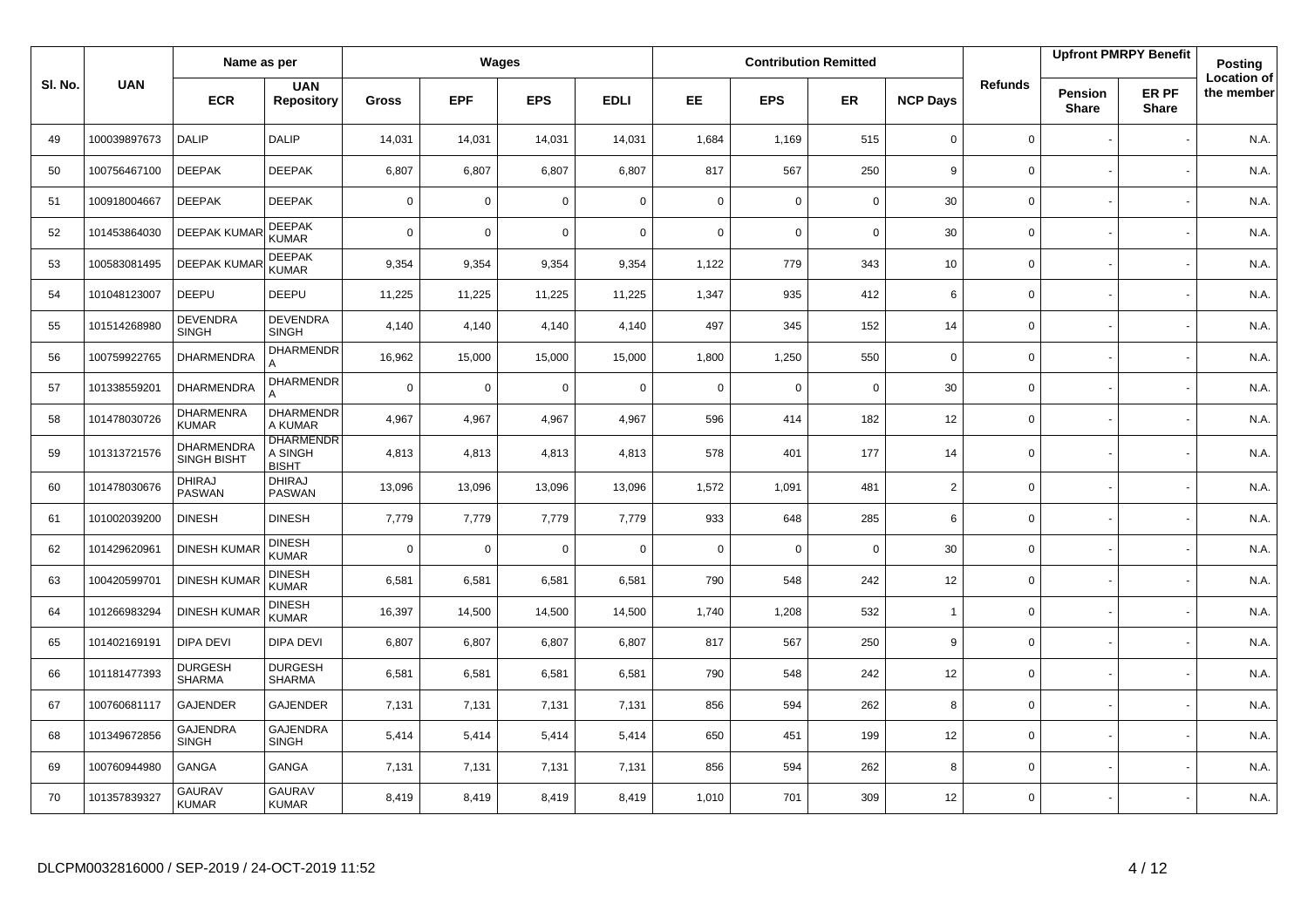|         |              | Name as per                            |                                           |              |             | Wages       |             |             |             | <b>Contribution Remitted</b> |                 |                |                                | <b>Upfront PMRPY Benefit</b> | Posting                          |
|---------|--------------|----------------------------------------|-------------------------------------------|--------------|-------------|-------------|-------------|-------------|-------------|------------------------------|-----------------|----------------|--------------------------------|------------------------------|----------------------------------|
| SI. No. | <b>UAN</b>   | <b>ECR</b>                             | <b>UAN</b><br><b>Repository</b>           | <b>Gross</b> | <b>EPF</b>  | <b>EPS</b>  | <b>EDLI</b> | EE          | <b>EPS</b>  | <b>ER</b>                    | <b>NCP Days</b> | <b>Refunds</b> | <b>Pension</b><br><b>Share</b> | ER PF<br><b>Share</b>        | <b>Location of</b><br>the member |
| 71      | 101419146958 | <b>GAURAV</b><br><b>KUMAR</b>          | <b>GAURAV</b><br><b>KUMAR</b>             | 7,141        | 7,141       | 7,141       | 7,141       | 857         | 595         | 262                          | 9               | 0              |                                |                              | N.A.                             |
| 72      | 101419147058 | GAYADIN                                | <b>GAYADIN</b>                            | 14,031       | 14,031      | 14,031      | 14,031      | 1,684       | 1,169       | 515                          | $\mathbf 0$     | 0              |                                |                              | N.A.                             |
| 73      | 100756839878 | <b>GORELAL</b>                         | <b>GORELAL</b>                            | 7,455        | 7,455       | 7,455       | 7,455       | 895         | 621         | 274                          | $\overline{7}$  | 0              |                                |                              | N.A.                             |
| 74      | 101288754474 | <b>GOVINDA</b>                         | <b>GOVINDA</b>                            | 7,455        | 7,455       | 7,455       | 7,455       | 895         | 621         | 274                          | $\overline{7}$  | 0              |                                |                              | N.A.                             |
| 75      | 101207541725 | <b>GYAN</b><br><b>BAHADUR</b>          | <b>GYAN</b><br><b>BAHADUR</b>             | 13,563       | 13,563      | 13,563      | 13,563      | 1,628       | 1,130       | 498                          | $\overline{1}$  | 0              |                                |                              | N.A.                             |
| 76      | 101442325269 | HANSRAJ                                | <b>HANSRAJ</b>                            | 5,715        | 5,715       | 5,715       | 5,715       | 686         | 476         | 210                          | 11              | 0              |                                |                              | N.A.                             |
| 77      | 100161505208 | <b>HARI RAM</b><br>MANDAL              | HARI RAM<br><b>MANDAL</b>                 | 7,481        | 7,481       | 7,481       | 7,481       | 898         | 623         | 275                          | 8               | 0              |                                |                              | N.A.                             |
| 78      | 101361145665 | <b>HARIKRISHNA</b>                     | <b>HARIKRISHN</b><br>A                    | $\mathbf 0$  | $\mathbf 0$ | 0           | $\mathbf 0$ | $\mathbf 0$ | 0           | $\mathbf 0$                  | 30              | 0              |                                |                              | N.A.                             |
| 79      | 101388534932 | <b>HARIOM</b>                          | <b>HARIOM</b>                             | 6,317        | 6,317       | 6,317       | 6,317       | 758         | 526         | 232                          | 8               | 0              |                                |                              | N.A.                             |
| 80      | 101503749538 | <b>HARIOM</b><br><b>GOSHWAMI</b>       | <b>HARIOM</b><br><b>GOSHWAMI</b>          | 3,910        | 3,910       | 3,910       | 3,910       | 469         | 326         | 143                          | 17              | 0              |                                |                              | N.A.                             |
| 81      | 101419147070 | <b>HASANUR</b><br><b>JAMAN</b>         | <b>HASANUR</b><br><b>JAMAN</b>            | $\mathbf 0$  | $\mathbf 0$ | $\mathbf 0$ | $\mathbf 0$ | $\mathbf 0$ | $\mathbf 0$ | $\mathbf 0$                  | 30              | 0              |                                |                              | N.A.                             |
| 82      | 101161867303 | <b>INDRAJIT</b>                        | <b>INDRAJIT</b>                           | 4,211        | 4,211       | 4,211       | 4,211       | 505         | 351         | 154                          | 16              | 0              |                                |                              | N.A.                             |
| 83      | 101002038252 | <b>JAY PRAKASH</b>                     | <b>JAYPRAKASH</b>                         | 7,455        | 7,455       | 7,455       | 7,455       | 895         | 621         | 274                          | $\overline{7}$  | 0              |                                |                              | N.A.                             |
| 84      | 101240107414 | <b>JEETU KANT</b>                      | <b>JEETU KANT</b>                         | 4,677        | 4,677       | 4,677       | 4,677       | 561         | 390         | 171                          | 20              | 0              |                                |                              | N.A.                             |
| 85      | 101478030669 | <b>JOGINDAR</b>                        | <b>JOGINDAR</b>                           | $\mathbf 0$  | $\mathbf 0$ | $\mathbf 0$ | $\mathbf 0$ | $\mathbf 0$ | $\mathbf 0$ | $\mathbf 0$                  | 30              | 0              |                                |                              | N.A.                             |
| 86      | 100816707880 | JORAWAR<br><b>SINGH</b>                | <b>JORAWAR</b><br><b>SINGH</b>            | 14,000       | 14,000      | 14,000      | 14,000      | 1,680       | 1,166       | 514                          | $\mathbf 0$     | 0              |                                |                              | N.A.                             |
| 87      | 101429620942 | <b>KAMLENDRA</b><br><b>KUMAR YADA\</b> | <b>KAMLENDRA</b><br><b>KUMAR</b><br>YADAV | 9,822        | 9,822       | 9,822       | 9,822       | 1,179       | 818         | 361                          | 9               | 0              |                                |                              | N.A.                             |
| 88      | 101464400040 | KAMLESH KAUR                           | <b>KAMLESH</b><br><b>KAUR</b>             | 7,131        | 7,131       | 7,131       | 7,131       | 856         | 594         | 262                          | 8               | 0              |                                |                              | N.A.                             |
| 89      | 101307002539 | <b>KARTIK DAS</b>                      | KARTIK DAS                                | $\mathbf 0$  | $\Omega$    | 0           | $\mathbf 0$ | $\mathbf 0$ | $\mathbf 0$ | $\mathbf 0$                  | 30              | 0              |                                |                              | N.A.                             |
| 90      | 100761239676 | <b>KRISHNA</b>                         | <b>KISHAN</b><br><b>KUMAR</b>             | 16,962       | 15,000      | 15,000      | 15,000      | 1,800       | 1,250       | 550                          | $\mathbf 0$     | 0              |                                |                              | N.A.                             |
| 91      | 100475107972 | <b>KISHOR KUMA</b>                     | <b>KISHOR</b><br><b>KUMAR</b>             | 5,612        | 5,612       | 5,612       | 5,612       | 673         | 467         | 206                          | 17              | 0              |                                |                              | N.A.                             |
| 92      | 101503750852 | <b>KOSHAL</b>                          | KOSHAL                                    | 9,024        | 9,024       | 9,024       | 9,024       | 1,083       | 752         | 331                          | $\Omega$        | 0              |                                |                              | N.A.                             |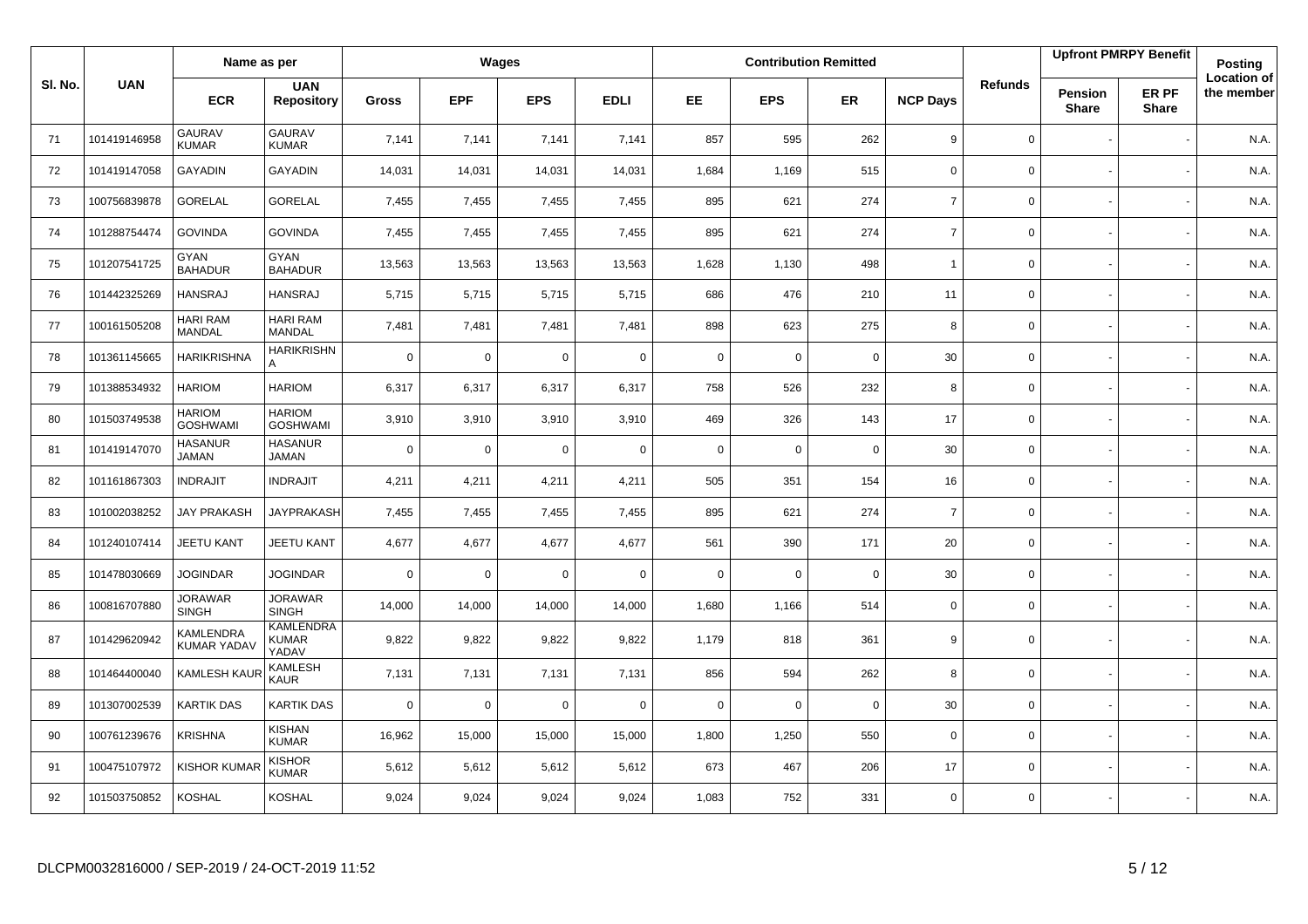|         |              | Name as per                     |                                 |              |             | Wages       |             |             |             | <b>Contribution Remitted</b> |                 |                |                         | <b>Upfront PMRPY Benefit</b> | Posting                          |
|---------|--------------|---------------------------------|---------------------------------|--------------|-------------|-------------|-------------|-------------|-------------|------------------------------|-----------------|----------------|-------------------------|------------------------------|----------------------------------|
| SI. No. | <b>UAN</b>   | <b>ECR</b>                      | <b>UAN</b><br><b>Repository</b> | <b>Gross</b> | <b>EPF</b>  | <b>EPS</b>  | <b>EDLI</b> | <b>EE</b>   | <b>EPS</b>  | <b>ER</b>                    | <b>NCP Days</b> | <b>Refunds</b> | Pension<br><b>Share</b> | ER PF<br><b>Share</b>        | <b>Location of</b><br>the member |
| 93      | 101453864114 | <b>KRISHAN</b><br><b>KUMAR</b>  | <b>KRISHAN</b><br><b>KUMAR</b>  | 6,918        | 6,918       | 6,918       | 6,918       | 830         | 576         | 254                          | $\overline{7}$  | $\mathbf 0$    |                         |                              | N.A.                             |
| 94      | 101510770501 | <b>KRISHN MOHA</b>              | <b>KRISHN</b><br><b>MOHAN</b>   | 1,504        | 1,504       | 1,504       | 1,504       | 180         | 125         | 55                           | 24              | $\Omega$       |                         |                              | N.A.                             |
| 95      | 101429620974 | <b>KULDEEP</b><br><b>DHILOD</b> | <b>KULDEEP</b><br><b>DHILOD</b> | 14,031       | 14,031      | 14,031      | 14,031      | 1,684       | 1,169       | 515                          | $\mathbf 0$     | $\mathbf 0$    |                         |                              | N.A.                             |
| 96      | 101371748100 | <b>KUNAL KUMAR</b>              | <b>KUNAL</b><br><b>KUMAR</b>    | 3,008        | 3,008       | 3,008       | 3,008       | 361         | 251         | 110                          | 19              | $\mathsf 0$    |                         |                              | N.A.                             |
| 97      | 101478030653 | LAVKUSH                         | LAVKUSH                         | 14,031       | 14,031      | 14,031      | 14,031      | 1,684       | 1,169       | 515                          | $\mathbf 0$     | $\mathbf 0$    |                         |                              | N.A.                             |
| 98      | 101491920555 | LAXMI                           | LAXMI                           | 6,807        | 6,807       | 6,807       | 6,807       | 817         | 567         | 250                          | 9               | $\Omega$       |                         |                              | N.A.                             |
| 99      | 101514269021 | <b>MADAN KUMAR</b>              | <b>MADAN</b><br><b>KUMAR</b>    | 5,114        | 5,114       | 5,114       | 5,114       | 614         | 426         | 188                          | 12              | $\mathsf 0$    |                         |                              | N.A.                             |
| 100     | 100884507974 | <b>MANISH KUMA</b>              | <b>MANISH</b><br><b>KUMAR</b>   | 4,512        | 4,512       | 4,512       | 4,512       | 541         | 376         | 165                          | 15              | $\mathsf 0$    |                         |                              | N.A.                             |
| 101     | 101097049821 | <b>MANOJ</b>                    | <b>MANOJ</b>                    | 4,512        | 4,512       | 4.512       | 4,512       | 541         | 376         | 165                          | 15              | $\mathbf 0$    |                         |                              | N.A.                             |
| 102     | 101451816329 | <b>MASUD RANA</b>               | <b>MASUD</b><br><b>RANA</b>     | 5,715        | 5,715       | 5,715       | 5,715       | 686         | 476         | 210                          | 10              | 0              |                         |                              | N.A.                             |
| 103     | 101048123011 | <b>MD IBRAR</b>                 | <b>MD IBRAR</b>                 | 12,160       | 12,160      | 12,160      | 12,160      | 1,459       | 1,013       | 446                          | $\overline{4}$  | $\mathbf 0$    |                         |                              | N.A.                             |
| 104     | 101464399106 | <b>MOD ZILANI</b>               | <b>MOD ZILANI</b>               | 14,031       | 14,031      | 14,031      | 14,031      | 1,684       | 1,169       | 515                          | $\mathbf 0$     | 0              |                         |                              | N.A.                             |
| 105     | 101503750806 | <b>MOHD ERFAN</b>               | <b>MOHD</b><br><b>ERFAN</b>     | $\mathbf 0$  | $\mathbf 0$ | $\mathbf 0$ | $\mathbf 0$ | $\mathbf 0$ | $\mathbf 0$ | $\mathbf 0$                  | 30              | $\mathbf 0$    |                         |                              | N.A.                             |
| 106     | 101454969901 | <b>MOHD</b><br>SHAKEEL          | <b>MOHD</b><br><b>SHAKEEL</b>   | 8,723        | 8,723       | 8,723       | 8,723       | 1,047       | 727         | 320                          | $\mathbf 0$     | $\mathbf 0$    |                         |                              | N.A.                             |
| 107     | 101408728744 | <b>MUNISH CHAND</b>             | <b>MUNESH</b><br>CHAND          | 9,822        | 9,822       | 9,822       | 9,822       | 1,179       | 818         | 361                          | 9               | $\mathbf 0$    |                         |                              | N.A.                             |
| 108     | 101343377526 | <b>MURARI LAL</b>               | <b>MURARI LAL</b>               | 10,289       | 10,289      | $\mathbf 0$ | 10,289      | 1,235       | $\mathbf 0$ | 1,235                        | 8               | $\mathbf 0$    |                         |                              | N.A.                             |
| 109     | 100761179215 | <b>NAND KISHOR</b>              | <b>NAND</b><br><b>KISHOR</b>    | 7,779        | 7,779       | 7,779       | 7,779       | 933         | 648         | 285                          | 6               | $\mathsf 0$    |                         |                              | N.A.                             |
| 110     | 101416361071 | NARENDRA<br><b>SINGH</b>        | NARENDRA<br><b>SINGH</b>        | 4,512        | 4,512       | 4,512       | 4,512       | 541         | 376         | 165                          | 15              | $\mathbf 0$    |                         |                              | N.A.                             |
| 111     | 101258159695 | <b>NASIR HUSSIAN</b>            | <b>NASIR</b><br><b>HUSSAIN</b>  | 6,317        | 6,317       | 6,317       | 6,317       | 758         | 526         | 232                          | 9               | $\mathbf 0$    |                         |                              | N.A                              |
| 112     | 101406828215 | NATHUVA                         | NATHUVA                         | 16,962       | 15,000      | 15,000      | 15,000      | 1,800       | 1,250       | 550                          | $\mathbf 0$     | $\mathbf 0$    |                         |                              | N.A.                             |
| 113     | 100252825788 | <b>NAVEEN SINGH</b>             | <b>NAVEEN</b><br><b>KUMAR</b>   | 14,000       | 14,000      | 14,000      | 14,000      | 1,680       | 1,166       | 514                          | $\mathbf 0$     | $\mathbf 0$    |                         |                              | N.A.                             |
| 114     | 101371748074 | <b>NAVEEN</b><br><b>KUMAR</b>   | <b>NAVEEN</b><br><b>KUMAR</b>   | 3,610        | 3,610       | 3,610       | 3,610       | 433         | 301         | 132                          | 17              | $\mathbf 0$    |                         |                              | N.A.                             |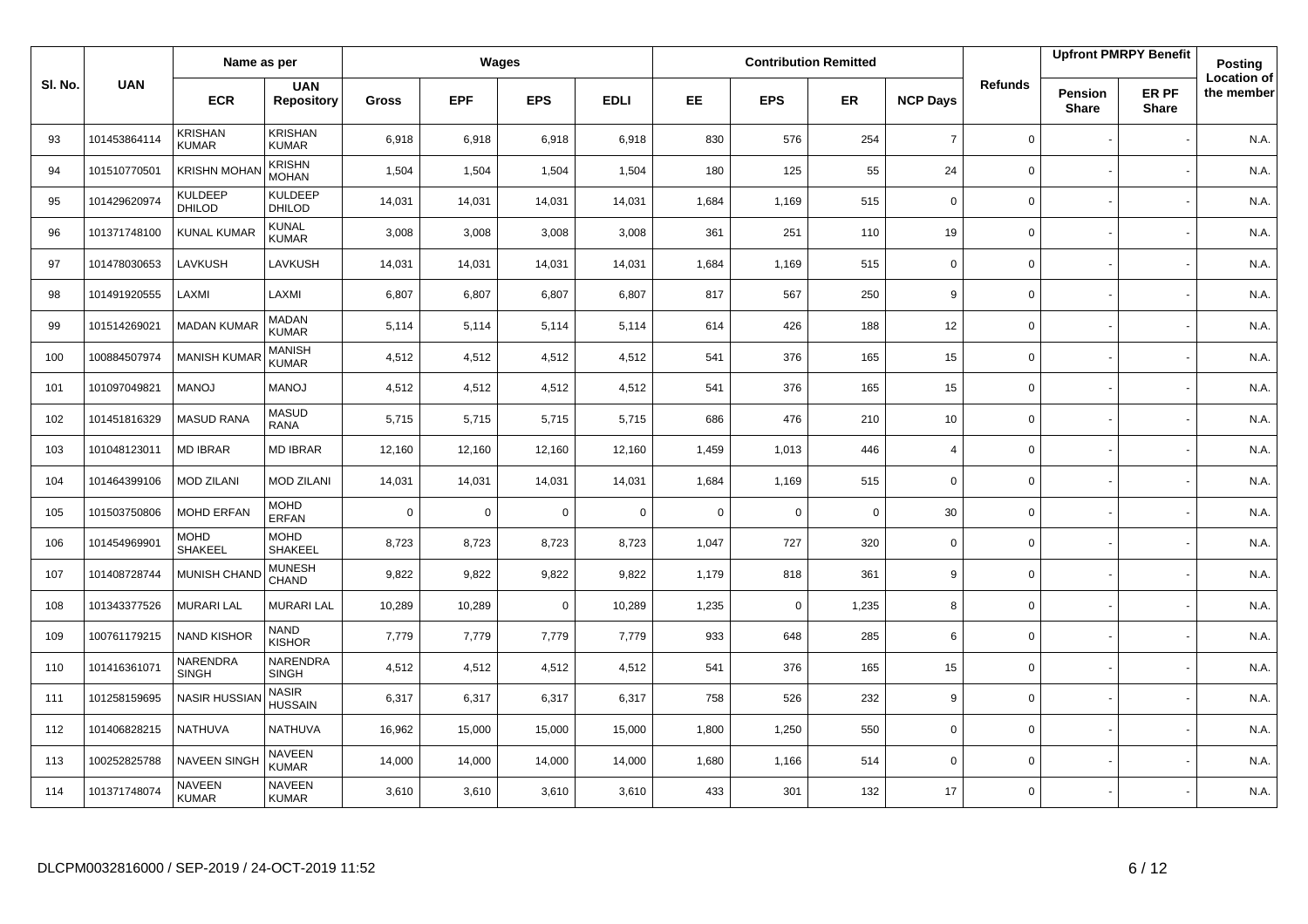|         |              | Name as per                       |                                                |              |             | Wages       |             |             |             | <b>Contribution Remitted</b> |                 |                |                         | <b>Upfront PMRPY Benefit</b> | Posting                          |
|---------|--------------|-----------------------------------|------------------------------------------------|--------------|-------------|-------------|-------------|-------------|-------------|------------------------------|-----------------|----------------|-------------------------|------------------------------|----------------------------------|
| SI. No. | <b>UAN</b>   | <b>ECR</b>                        | <b>UAN</b><br><b>Repository</b>                | <b>Gross</b> | <b>EPF</b>  | <b>EPS</b>  | <b>EDLI</b> | EE          | <b>EPS</b>  | ER                           | <b>NCP Days</b> | <b>Refunds</b> | Pension<br><b>Share</b> | ER PF<br><b>Share</b>        | <b>Location of</b><br>the member |
| 115     | 101436007087 | <b>NEELESH</b><br><b>RAWAT</b>    | <b>NEELESH</b><br><b>RAWAT</b>                 | 14,031       | 14,031      | 14,031      | 14,031      | 1,684       | 1,169       | 515                          | $\mathbf 0$     | $\mathbf 0$    |                         |                              | N.A.                             |
| 116     | 100762885345 | NEERAJ                            | NEERAJ                                         | 5,850        | 5,850       | 5,850       | 5,850       | 702         | 487         | 215                          | 14              | $\mathbf 0$    |                         |                              | N.A.                             |
| 117     | 101408734029 | <b>NEERAJ</b>                     | <b>NEERAJ</b>                                  | 13,563       | 13,563      | 13,563      | 13,563      | 1,628       | 1,130       | 498                          | $\overline{1}$  | 0              |                         |                              | N.A.                             |
| 118     | 101453864048 | <b>NIRAJ KUMAR</b>                | NIRAJ KUMAR                                    | 6,812        | 6,812       | 6,812       | 6,812       | 817         | 567         | 250                          | 9               | $\mathbf 0$    |                         |                              | N.A.                             |
| 119     | 101002038983 | <b>NITIN</b>                      | <b>NITIN</b><br><b>KASHYAP</b>                 | 8,103        | 8,103       | 8,103       | 8,103       | 972         | 675         | 297                          | 5               | 0              |                         |                              | N.A.                             |
| 120     | 101207541702 | <b>NITIN RASTOG</b>               | <b>NITIN</b><br><b>RASTOGI</b>                 | 16,962       | 15,000      | 15,000      | 15,000      | 1,800       | 1,250       | 550                          | $\mathbf 0$     | $\mathbf 0$    |                         |                              | N.A.                             |
| 121     | 101478030607 | NITIN SAHU                        | NITIN SAHU                                     | $\mathbf 0$  | $\mathbf 0$ | $\mathbf 0$ | $\mathbf 0$ | $\mathbf 0$ | $\mathbf 0$ | $\mathbf 0$                  | 30              | 0              |                         |                              | N.A.                             |
| 122     | 101371748042 | <b>NOSHAD</b>                     | <b>NOSHAD</b>                                  | 5,715        | 5,715       | 5,715       | 5,715       | 686         | 476         | 210                          | 11              | $\mathbf 0$    |                         |                              | N.A.                             |
| 123     | 101491920501 | <b>OMVIR</b>                      | <b>OMVIR</b>                                   | $\mathbf 0$  | $\mathbf 0$ | $\mathbf 0$ | $\mathbf 0$ | $\mathbf 0$ | $\mathbf 0$ | $\overline{0}$               | 30              | $\mathbf 0$    |                         |                              | N.A.                             |
| 124     | 101464400064 | <b>OMVIR SINGH</b>                | <b>OMVIR</b><br><b>SINGH</b>                   | $\mathbf 0$  | $\mathbf 0$ | $\mathbf 0$ | $\mathbf 0$ | $\mathbf 0$ | $\mathbf 0$ | $\overline{0}$               | 30              | $\mathbf 0$    |                         |                              | N.A.                             |
| 125     | 101442325276 | PANKAJ KUMAR                      | PANKAJ<br><b>KUMAR</b>                         | $\mathbf 0$  | $\mathbf 0$ | $\mathbf 0$ | $\mathbf 0$ | $\mathbf 0$ | $\mathbf 0$ | $\mathbf 0$                  | 30              | $\mathbf 0$    |                         |                              | N.A.                             |
| 126     | 101002038247 | PAVAN                             | PAVAN                                          | 4,512        | 4,512       | 4,512       | 4,512       | 541         | 376         | 165                          | 15              | $\mathsf 0$    |                         |                              | N.A.                             |
| 127     | 101501686442 | PRABHAT<br><b>KUMAR</b>           | PRABHAT<br><b>KUMAR</b>                        | 5,715        | 5,715       | 5.715       | 5,715       | 686         | 476         | 210                          | 10              | $\mathbf 0$    |                         |                              | N.A.                             |
| 128     | 100863468164 | PRABHBANI<br>KAUR                 | PRABHBANI<br><b>KAUR</b>                       | 14,000       | 14,000      | 14,000      | 14,000      | 1,680       | 1,166       | 514                          | $\mathbf 0$     | $\mathsf 0$    |                         |                              | N.A.                             |
| 129     | 101514269009 | PRADEEP<br><b>KUMAR</b>           | PRADEEP<br><b>KUMAR</b>                        | 5,145        | 5,145       | 5,145       | 5,145       | 617         | 429         | 188                          | 18              | $\mathbf 0$    |                         |                              | N.A.                             |
| 130     | 101161867335 | PRADIP KUMAR                      | <b>PRADIP</b><br><b>KUMAR</b>                  | 2,707        | 2,707       | 2,707       | 2,707       | 325         | 225         | 100                          | 20              | $\mathbf 0$    |                         |                              | N.A.                             |
| 131     | 101464708677 | PRAHLAD<br><b>GOSWAMI</b>         | <b>PRAHLAD</b><br><b>GOSWAMAI</b>              | 6,633        | 6,633       | 6,633       | 6,633       | 796         | 553         | 243                          | 9               | $\mathbf 0$    |                         |                              | N.A.                             |
| 132     | 100759283485 | PARKASH                           | <b>PRAKASH</b><br><b>KUMAR</b><br><b>SINGH</b> | 8,675        | 7,841       | 7,841       | 7,841       | 941         | 653         | 288                          | 9               | $\Omega$       |                         |                              | N.A.                             |
| 133     | 101419146970 | PRAMOD<br>KUMAR VERMA             | <b>PRAMOD</b><br><b>KUMAR</b><br><b>VERMA</b>  | 6,618        | 6,618       | 6,618       | 6,618       | 794         | 551         | 243                          | 8               | $\mathbf 0$    |                         |                              | N.A.                             |
| 134     | 101406812541 | <b>PUSHPENDER</b><br><b>KUMAR</b> | <b>PUSHPENDE</b><br>R KUMAR                    | 13,004       | 11,500      | 11,500      | 11,500      | 1,380       | 958         | 422                          | $\overline{7}$  | $\mathbf 0$    |                         |                              | N.A.                             |
| 135     | 101503749555 | PUSHPENDRA<br><b>KUMAR</b>        | <b>PUSHPENDR</b><br>A KUMAR                    | 5,715        | 5,715       | 5,715       | 5,715       | 686         | 476         | 210                          | 11              | $\mathbf 0$    |                         |                              | N.A.                             |
| 136     | 101453864122 | PUSHPENDRA<br>KUMAR               | <b>PUSHPENDR</b><br>A KUMAR                    | 6,918        | 6,918       | 6,918       | 6,918       | 830         | 576         | 254                          | $\overline{7}$  | $\mathbf 0$    |                         |                              | N.A.                             |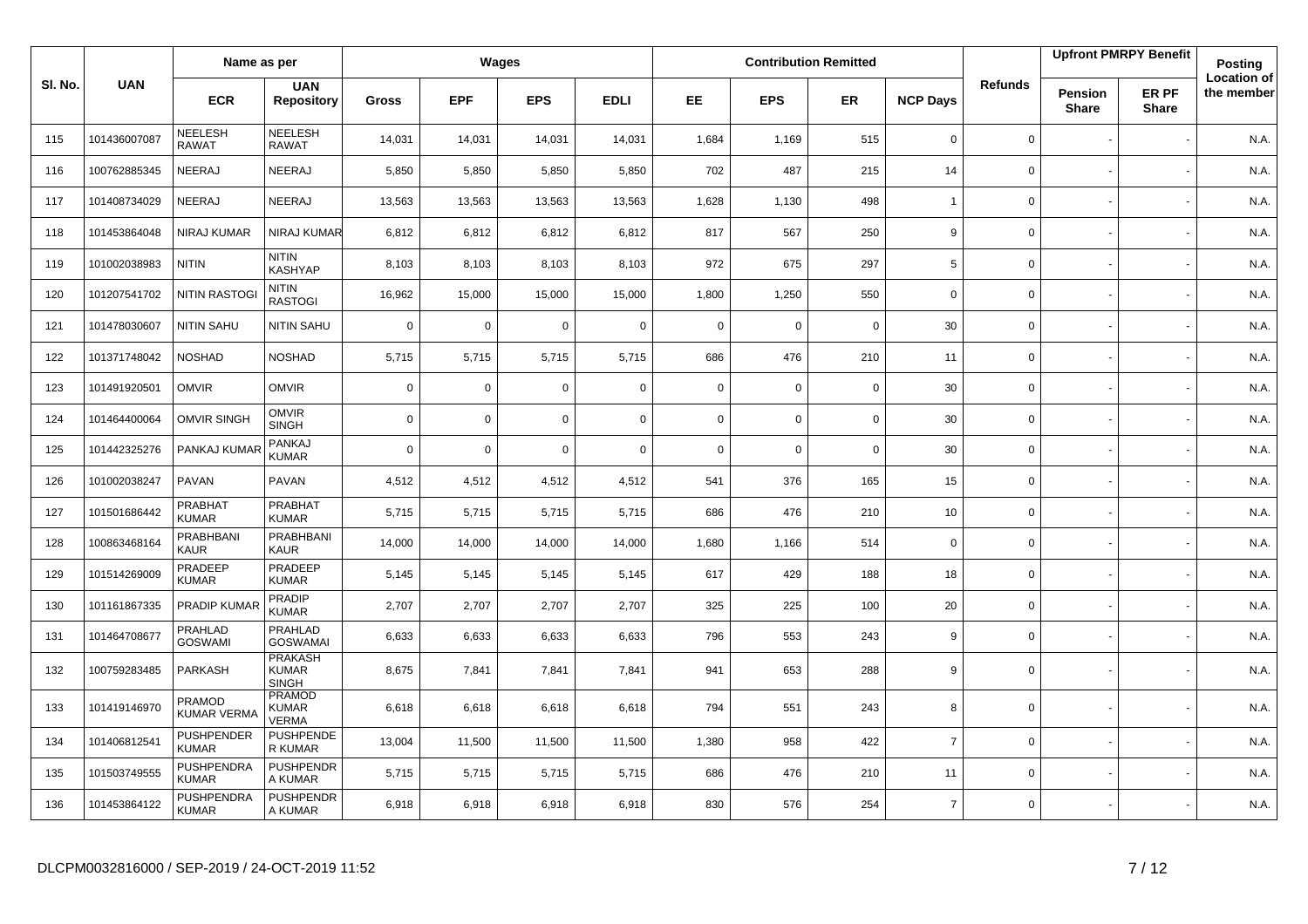|         |              | Name as per                     |                                 |             |             | <b>Wages</b> |                |             |             | <b>Contribution Remitted</b> |                 |                     |                                | <b>Upfront PMRPY Benefit</b> | Posting                          |
|---------|--------------|---------------------------------|---------------------------------|-------------|-------------|--------------|----------------|-------------|-------------|------------------------------|-----------------|---------------------|--------------------------------|------------------------------|----------------------------------|
| SI. No. | <b>UAN</b>   | <b>ECR</b>                      | <b>UAN</b><br><b>Repository</b> | Gross       | <b>EPF</b>  | <b>EPS</b>   | <b>EDLI</b>    | <b>EE</b>   | <b>EPS</b>  | <b>ER</b>                    | <b>NCP Days</b> | <b>Refunds</b>      | <b>Pension</b><br><b>Share</b> | ER PF<br><b>Share</b>        | <b>Location of</b><br>the member |
| 137     | 101419147155 | <b>RACHNA</b>                   | <b>RACHNA</b>                   | 10,757      | 10,757      | 10,757       | 10,757         | 1,291       | 896         | 395                          | $\overline{7}$  | $\mathbf 0$         |                                |                              | N.A.                             |
| 138     | 101419147247 | <b>RAHUL</b>                    | <b>RAHUL</b>                    | 6,618       | 6,618       | 6,618        | 6,618          | 794         | 551         | 243                          | 8               | $\mathbf 0$         |                                |                              | N.A.                             |
| 139     | 100760767405 | <b>RAHUL</b>                    | <b>RAHUL</b>                    | 14,031      | 14,031      | 14,031       | 14,031         | 1,684       | 1,169       | 515                          | 0               | $\mathsf 0$         |                                |                              | N.A.                             |
| 140     | 101419147117 | <b>RAHUL</b>                    | <b>RAHUL</b>                    | $\mathbf 0$ | $\mathbf 0$ | $\mathbf 0$  | $\mathbf 0$    | 0           | $\mathbf 0$ | $\mathbf 0$                  | 30              | $\mathbf 0$         |                                |                              | N.A.                             |
| 141     | 101514269078 | <b>RAHUL KUMAR</b>              | <b>RAHUL</b><br><b>KUMAR</b>    | 1,504       | 1,504       | 1,504        | 1,504          | 180         | 125         | 55                           | 24              | $\mathbf 0$         |                                |                              | N.A.                             |
| 142     | 101514269066 | <b>RAHUL KUMAR</b>              | <b>RAHUL</b><br><b>KUMAR</b>    | 4,512       | 4,512       | 4,512        | 4,512          | 541         | 376         | 165                          | 14              | $\mathsf{O}\xspace$ |                                |                              | N.A.                             |
| 143     | 101253703328 | RAHUL<br><b>MATHUR</b>          | <b>RAHUL</b><br><b>MATHUR</b>   | 5,519       | 5,519       | 5,519        | 5,519          | 662         | 460         | 202                          | 10              | $\mathbf 0$         |                                |                              | N.A.                             |
| 144     | 101399145367 | RAHUL VERMA                     | <b>RAHUL</b><br><b>VERMA</b>    | 13,563      | 13,563      | 13,563       | 13,563         | 1,628       | 1,130       | 498                          | $\overline{1}$  | $\mathbf 0$         |                                |                              | N.A.                             |
| 145     | 101464399123 | <b>RAJENDRA</b><br><b>KUMAR</b> | <b>RAJENDRA</b><br><b>KUMAR</b> | $\mathbf 0$ | $\mathbf 0$ | $\mathbf 0$  | $\mathbf 0$    | $\mathbf 0$ | $\mathbf 0$ | $\mathbf 0$                  | 30              | $\mathsf{O}\xspace$ |                                |                              | N.A.                             |
| 146     | 101503749540 | <b>RAJESH</b>                   | RAJESH                          | 5,114       | 5,114       | 5,114        | 5,114          | 614         | 426         | 188                          | 13              | $\mathbf 0$         |                                |                              | N.A.                             |
| 147     | 101312337168 | <b>RAJESH</b><br>SAGWAN         | <b>RAJESH</b><br>SAGWAN         | $\mathbf 0$ | $\mathbf 0$ | $\mathbf 0$  | $\mathbf 0$    | $\mathbf 0$ | $\mathbf 0$ | $\mathbf 0$                  | 30              | $\mathbf 0$         |                                |                              | N.A.                             |
| 148     | 101293361267 | <b>RAJKUMAR</b>                 | <b>RAJKUMAR</b>                 | $\mathbf 0$ | $\mathbf 0$ | $\mathbf 0$  | $\mathbf 0$    | $\mathbf 0$ | $\mathbf 0$ | $\mathbf 0$                  | 30              | $\mathbf 0$         |                                |                              | N.A.                             |
| 149     | 101161762890 | RAJKUMAR KO                     | <b>RAJKUMAR</b><br>KOL          | 14,031      | 14,031      | 14,031       | 14,031         | 1,684       | 1,169       | 515                          | $\mathbf 0$     | $\mathbf 0$         |                                |                              | N.A.                             |
| 150     | 101503750834 | RAJNESH<br><b>KUMAR</b>         | <b>RAJNESH</b><br><b>KUMAR</b>  | $\mathbf 0$ | $\mathbf 0$ | $\mathbf 0$  | $\overline{0}$ | 0           | $\mathbf 0$ | $\mathbf 0$                  | 30              | $\boldsymbol{0}$    |                                |                              | N.A.                             |
| 151     | 101464708683 | <b>RAJVEER SING</b>             | <b>RAJVEER</b><br><b>KUMAR</b>  | 6,016       | 6,016       | 6,016        | 6,016          | 722         | 501         | 221                          | 10              | $\mathbf 0$         |                                |                              | N.A.                             |
| 152     | 101357839304 | <b>RAKESH</b>                   | <b>RAKESH</b>                   | 7,455       | 7,455       | 7,455        | 7,455          | 895         | 621         | 274                          | $\overline{7}$  | $\mathbf 0$         |                                |                              | N.A.                             |
| 153     | 101514269045 | <b>RAKESH SEKH</b>              | <b>RAKESH</b><br><b>SEKH</b>    | 6,016       | 6,016       | 6,016        | 6,016          | 722         | 501         | 221                          | 9               | $\mathsf{O}\xspace$ |                                |                              | N.A.                             |
| 154     | 101514270901 | <b>RAM PAL SINGI</b>            | <b>RAM PAL</b><br>SINGH         | 6,317       | 6,317       | 6,317        | 6,317          | 758         | 526         | 232                          | 8               | $\mathbf 0$         |                                |                              | N.A.                             |
| 155     | 101280348400 | <b>RANJEET</b>                  | <b>RANJEET</b>                  | 8,103       | 8,103       | 8,103        | 8,103          | 972         | 675         | 297                          | 5               | $\mathbf 0$         |                                |                              | N.A.                             |
| 156     | 100479361772 | RANVEER<br><b>RAWAT</b>         | <b>RANVEER</b><br><b>RAWAT</b>  | 9,949       | 9,949       | 9,949        | 9,949          | 1,194       | 829         | 365                          | $\mathbf 0$     | $\mathbf 0$         |                                |                              | N.A.                             |
| 157     | 100761156739 | RAVI                            | RAVI                            | 16,962      | 15,000      | 15,000       | 15,000         | 1,800       | 1,250       | 550                          | 0               | $\mathbf 0$         |                                |                              | N.A.                             |
| 158     | 100936854090 | RAVI                            | RAVI                            | 7,779       | 7,779       | 7,779        | 7,779          | 933         | 648         | 285                          | 6               | $\mathsf 0$         |                                |                              | N.A.                             |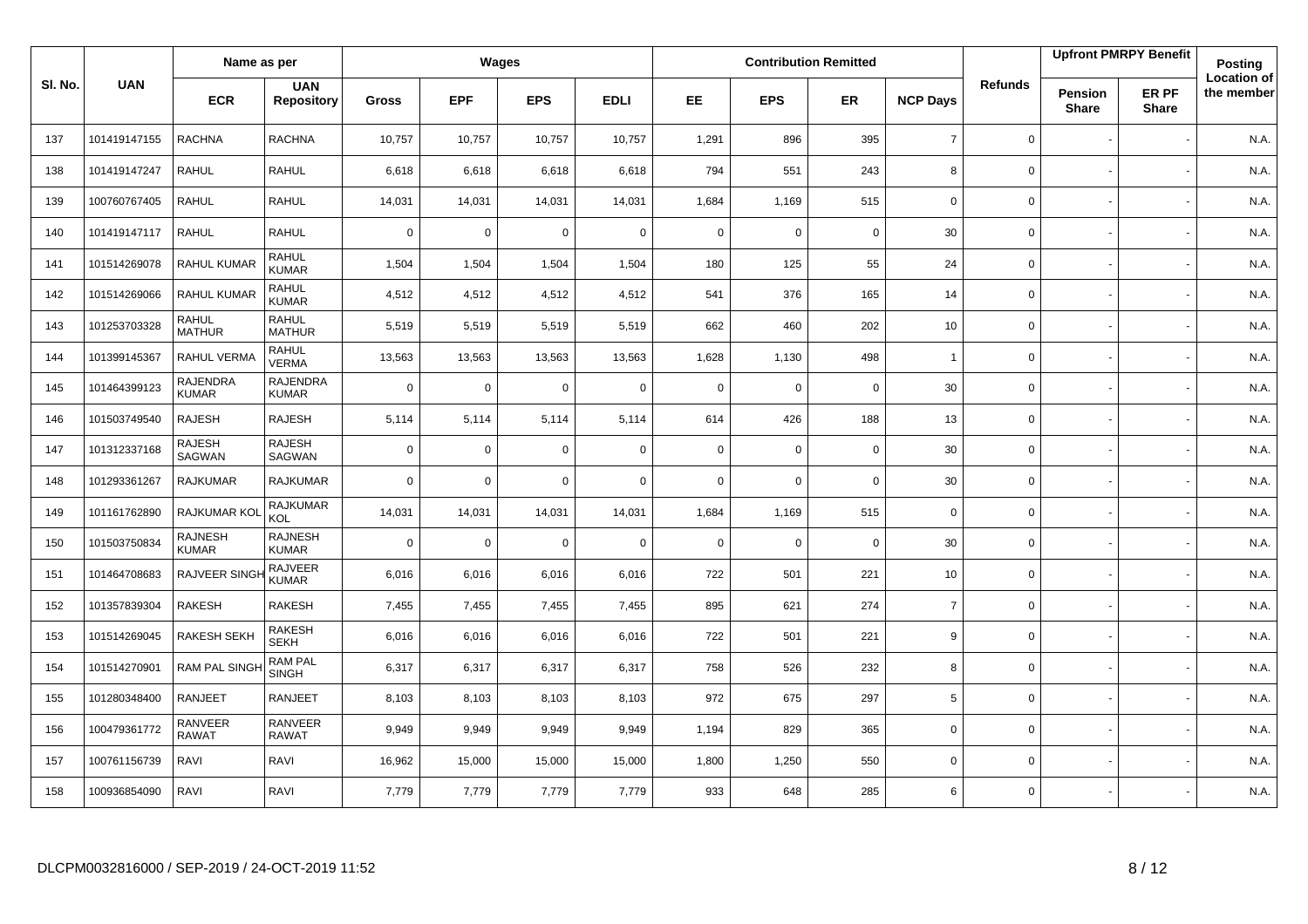|         |              | Name as per                     |                                     |              |             | Wages       |             |             |             | <b>Contribution Remitted</b> |                 |                |                                | <b>Upfront PMRPY Benefit</b> | Posting                          |
|---------|--------------|---------------------------------|-------------------------------------|--------------|-------------|-------------|-------------|-------------|-------------|------------------------------|-----------------|----------------|--------------------------------|------------------------------|----------------------------------|
| SI. No. | <b>UAN</b>   | <b>ECR</b>                      | <b>UAN</b><br><b>Repository</b>     | <b>Gross</b> | <b>EPF</b>  | <b>EPS</b>  | <b>EDLI</b> | EE          | <b>EPS</b>  | <b>ER</b>                    | <b>NCP Days</b> | <b>Refunds</b> | <b>Pension</b><br><b>Share</b> | ER PF<br><b>Share</b>        | <b>Location of</b><br>the member |
| 159     | 101328014563 | <b>RAVI KUMAR</b>               | RAVI KUMAR                          | 16,397       | 14,500      | 14,500      | 14,500      | 1,740       | 1,208       | 532                          | $\overline{1}$  | 0              |                                |                              | N.A.                             |
| 160     | 101263633728 | <b>REKHA</b>                    | <b>REKHA</b>                        | 7,455        | 7,455       | 7,455       | 7,455       | 895         | 621         | 274                          | $\overline{7}$  | 0              |                                |                              | N.A.                             |
| 161     | 101419146991 | <b>REKHA</b>                    | <b>REKHA</b>                        | 10,757       | 10,757      | 10,757      | 10,757      | 1,291       | 896         | 395                          | $\overline{7}$  | 0              |                                |                              | N.A.                             |
| 162     | 101078928259 | <b>RINKU</b>                    | <b>RINKU</b>                        | 8,103        | 8,103       | 8,103       | 8,103       | 972         | 675         | 297                          | 5               | 0              |                                |                              | N.A.                             |
| 163     | 100976340962 | RINKU SHARMA                    | RINKU<br><b>SHARMA</b>              | 6,016        | 6,016       | 6,016       | 6,016       | 722         | 501         | 221                          | 10              | 0              |                                |                              | N.A.                             |
| 164     | 101429620988 | <b>RITIK</b>                    | <b>RITIK</b>                        | $\mathbf 0$  | $\mathbf 0$ | 0           | $\mathbf 0$ | $\mathbf 0$ | 0           | $\mathbf 0$                  | 30              | 0              |                                |                              | N.A.                             |
| 165     | 101365891665 | <b>ROHIT</b>                    | <b>ROHIT</b>                        | 9,617        | 9,617       | 9,617       | 9,617       | 1,154       | 801         | 353                          | $\mathbf 0$     | $\mathbf{0}$   |                                |                              | N.A.                             |
| 166     | 101453864095 | <b>ROHIT</b>                    | <b>ROHIT</b>                        | $\mathbf 0$  | $\mathbf 0$ | $\mathbf 0$ | $\mathbf 0$ | $\mathbf 0$ | $\mathbf 0$ | $\mathbf 0$                  | 30              | 0              |                                |                              | N.A.                             |
| 167     | 101321275522 | <b>RUBEL RANA</b>               | <b>RUBEL RANA</b>                   | $\mathbf 0$  | $\mathbf 0$ | $\mathbf 0$ | $\mathbf 0$ | $\mathbf 0$ | $\mathbf 0$ | $\mathbf 0$                  | 30              | 0              |                                |                              | N.A.                             |
| 168     | 101491920442 | SABUNDEEN<br><b>KHAN</b>        | SABUNDEEN<br><b>KHAN</b>            | $\mathbf 0$  | $\Omega$    | 0           | $\mathbf 0$ | $\mathbf 0$ | 0           | $\mathbf 0$                  | 30              | 0              |                                |                              | N.A.                             |
| 169     | 101503750783 | SACHCHITANAN<br>D               | SACHCHITAN<br>AND                   | 4,813        | 4,813       | 4,813       | 4,813       | 578         | 401         | 177                          | 14              | 0              |                                |                              | N.A.                             |
| 170     | 101503750765 | <b>SACHIN</b><br><b>RAJPOOT</b> | <b>SACHIN</b><br><b>RAJPOOT</b>     | 6,317        | 6,317       | 6,317       | 6,317       | 758         | 526         | 232                          | 9               | 0              |                                |                              | N.A.                             |
| 171     | 101240918148 | <b>SAHRUKH</b><br><b>KHAN</b>   | <b>SAHRUKH</b><br><b>KHAN</b>       | 8,723        | 8,723       | 8,723       | 8,723       | 1,047       | 727         | 320                          | $\mathsf 0$     | 0              |                                |                              | N.A.                             |
| 172     | 101406870848 | SAKEEL AHMA                     | SAKEEL<br>AHMAD                     | 4,967        | 4,967       | 4,967       | 4,967       | 596         | 414         | 182                          | 12              | $\mathbf 0$    |                                |                              | N.A.                             |
| 173     | 101419146989 | SANDEEP                         | SANDEEP                             | $\mathbf 0$  | $\mathbf 0$ | $\mathbf 0$ | $\mathbf 0$ | $\mathbf 0$ | $\mathbf 0$ | $\mathbf 0$                  | 30              | 0              |                                |                              | N.A.                             |
| 174     | 101207541634 | SANDIP KUMAR<br>SRIVASTAV       | <b>SANDIP</b><br>KUMAR<br>SRIVASTAV | 8,226        | 6,801       | 6,801       | 6,801       | 816         | 567         | 249                          | 10              | 0              |                                |                              | N.A.                             |
| 175     | 101478030580 | SANJAY                          | SANJAY                              | 8,103        | 8,103       | 8,103       | 8,103       | 972         | 675         | 297                          | 5               | 0              |                                |                              | N.A.                             |
| 176     | 101514269032 | <b>SANJAY KUMAR</b>             | SANJAY<br><b>KUMAR</b>              | 4,211        | 4,211       | 4,211       | 4,211       | 505         | 351         | 154                          | 15              | 0              |                                |                              | N.A.                             |
| 177     | 101503750777 | <b>SANJAY KUMA</b>              | SANJAY<br><b>KUMAR</b>              | $\mathbf 0$  | $\mathbf 0$ | 0           | $\mathbf 0$ | $\mathbf 0$ | $\mathbf 0$ | $\overline{0}$               | 30              | 0              |                                |                              | N.A.                             |
| 178     | 101503749517 | SANJAY<br><b>PRAJAPATI</b>      | SANJAY<br><b>PRAJAPATI</b>          | $\mathbf 0$  | $\mathbf 0$ | $\mathbf 0$ | $\mathbf 0$ | $\mathbf 0$ | $\mathbf 0$ | $\mathbf 0$                  | 30              | 0              |                                |                              | N.A.                             |
| 179     | 101399145379 | <b>SANTOSH</b><br><b>KUMAR</b>  | <b>SANTOSH</b><br><b>KUMAR</b>      | $\mathbf 0$  | $\mathbf 0$ | $\mathbf 0$ | $\mathbf 0$ | $\mathbf 0$ | $\mathbf 0$ | $\mathbf 0$                  | 30              | 0              |                                |                              | N.A.                             |
| 180     | 101478030598 | <b>SANTOSH</b><br>VANSHKAR      | <b>SANTOSH</b><br>VANSHKAR          | 6,807        | 6,807       | 6,807       | 6,807       | 817         | 567         | 250                          | 9               | $\mathbf 0$    |                                |                              | N.A.                             |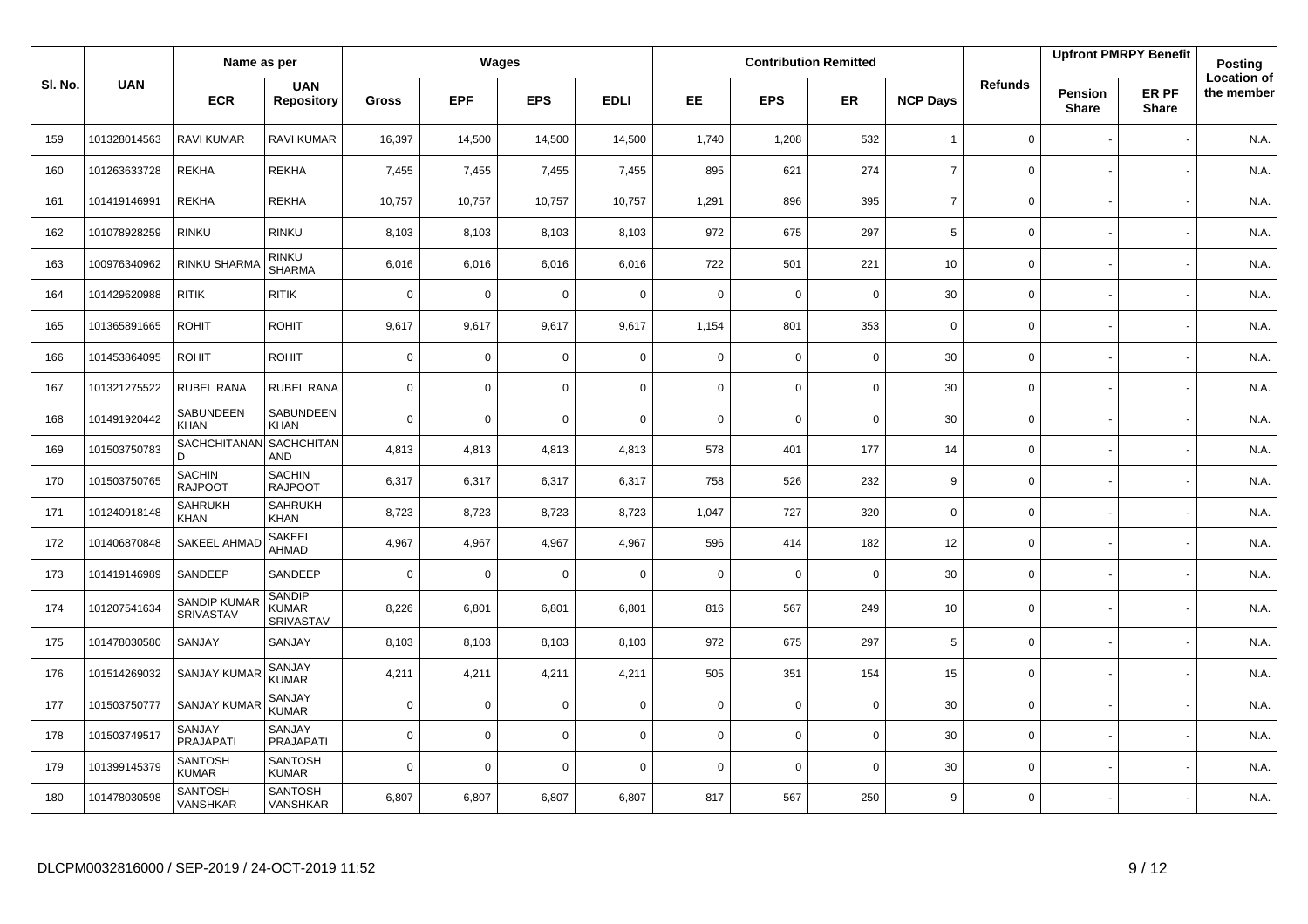|         |              | Name as per                     |                                 |              |             | Wages       |             |             |             | <b>Contribution Remitted</b> |                 |                |                                | <b>Upfront PMRPY Benefit</b> | Posting                          |
|---------|--------------|---------------------------------|---------------------------------|--------------|-------------|-------------|-------------|-------------|-------------|------------------------------|-----------------|----------------|--------------------------------|------------------------------|----------------------------------|
| SI. No. | <b>UAN</b>   | <b>ECR</b>                      | <b>UAN</b><br><b>Repository</b> | <b>Gross</b> | <b>EPF</b>  | <b>EPS</b>  | <b>EDLI</b> | EE          | <b>EPS</b>  | <b>ER</b>                    | <b>NCP Days</b> | <b>Refunds</b> | <b>Pension</b><br><b>Share</b> | ER PF<br><b>Share</b>        | <b>Location of</b><br>the member |
| 181     | 101383384256 | <b>SATENDRA</b><br><b>KUMAR</b> | <b>SATENDRA</b><br><b>KUMAR</b> | $\mathbf 0$  | $\mathbf 0$ | 0           | $\mathbf 0$ | $\mathbf 0$ | 0           | $\mathbf 0$                  | 30              | 0              |                                |                              | N.A.                             |
| 182     | 101442325211 | <b>SAURABH</b><br><b>SINGH</b>  | <b>SAURABH</b><br><b>SINGH</b>  | $\mathbf 0$  | $\mathbf 0$ | $\mathbf 0$ | $\mathbf 0$ | $\mathbf 0$ | $\mathbf 0$ | $\mathbf 0$                  | 30              | 0              |                                |                              | N.A.                             |
| 183     | 101419147043 | SAURAV                          | SAURAV                          | $\mathbf 0$  | $\mathbf 0$ | $\mathbf 0$ | $\mathbf 0$ | $\mathbf 0$ | $\mathbf 0$ | $\mathbf 0$                  | 30              | 0              |                                |                              | N.A.                             |
| 184     | 101220476311 | SABIR KHAN                      | <b>SHABIR</b><br><b>KHAN</b>    | 5,715        | 5,715       | 5,715       | 5,715       | 686         | 476         | 210                          | 11              | 0              |                                |                              | N.A.                             |
| 185     | 101503749490 | <b>SHAILESH</b><br><b>KUMAR</b> | <b>SHAILESH</b><br><b>KUMAR</b> | 2,106        | 2,106       | 2,106       | 2,106       | 253         | 175         | 78                           | 23              | 0              |                                |                              | N.A.                             |
| 186     | 101491920529 | SHANU                           | SHANU                           | $\mathbf 0$  | $\mathbf 0$ | 0           | $\mathbf 0$ | $\mathbf 0$ | 0           | $\mathbf 0$                  | 30              | 0              |                                |                              | N.A.                             |
| 187     | 101491920488 | SHANU                           | <b>SHANU</b>                    | $\mathbf 0$  | $\mathbf 0$ | $\mathbf 0$ | $\mathbf 0$ | $\mathbf 0$ | $\mathbf 0$ | $\mathbf 0$                  | 30              | 0              |                                |                              | N.A.                             |
| 188     | 101161762937 | SHASHIKANT<br><b>SHARMA</b>     | SHASHIKANT<br><b>SHARMA</b>     | 6,016        | 6,016       | 6,016       | 6,016       | 722         | 501         | 221                          | 10              | 0              |                                |                              | N.A.                             |
| 189     | 101503750823 | SHILAVANT<br><b>BHARATI</b>     | SHILAVANT<br><b>BHARATI</b>     | 2,106        | 2,106       | 2,106       | 2,106       | 253         | 175         | 78                           | 23              | 0              |                                |                              | N.A.                             |
| 190     | 101478030630 | SHISHUPAL                       | SHISHUPAL                       | 14,031       | 14,031      | 14,031      | 14,031      | 1,684       | 1,169       | 515                          | $\mathbf 0$     | 0              |                                |                              | N.A.                             |
| 191     | 101464400055 | <b>SHIVA</b>                    | <b>SHIVA</b>                    | 6,807        | 6,807       | 6,807       | 6,807       | 817         | 567         | 250                          | 9               | 0              |                                |                              | N.A.                             |
| 192     | 101328057819 | SONU                            | SONU                            | 7,455        | 7,455       | 7,455       | 7,455       | 895         | 621         | 274                          | $\overline{7}$  | $\mathbf{0}$   |                                |                              | N.A.                             |
| 193     | 101145940876 | SONU                            | SONU                            | 13,563       | 13,563      | 13,563      | 13,563      | 1,628       | 1,130       | 498                          | $\mathbf 0$     | 0              |                                |                              | N.A.                             |
| 194     | 101207541647 | SONU                            | SONU                            | 14,031       | 14,031      | 14,031      | 14,031      | 1,684       | 1,169       | 515                          | $\mathbf 0$     | 0              |                                |                              | N.A.                             |
| 195     | 101407396092 | SONU<br><b>KAROTIYA</b>         | SONU<br>KAROTIYA                | $\mathbf 0$  | $\mathbf 0$ | $\mathbf 0$ | $\mathbf 0$ | $\mathbf 0$ | $\Omega$    | $\mathbf 0$                  | 30              | 0              |                                |                              | N.A.                             |
| 196     | 101207541652 | <b>SONU KHAN</b>                | <b>SONU KHAN</b>                | 9,981        | 9,981       | 9,981       | 9,981       | 1,198       | 831         | 367                          | $\overline{4}$  | 0              |                                |                              | N.A.                             |
| 197     | 101093730123 | <b>SOURAB</b>                   | <b>SOURAB</b>                   | $\mathbf 0$  | $\mathbf 0$ | 0           | $\mathbf 0$ | $\mathbf 0$ | 0           | $\mathbf 0$                  | 30              | 0              |                                |                              | N.A.                             |
| 198     | 100915952276 | <b>SOURABH</b><br>CHOUHAN       | <b>SOURABH</b><br>CHAUHAN       | 7,975        | 7,141       | 7,141       | 7,141       | 857         | 595         | 262                          | 9               | 0              |                                |                              | N.A.                             |
| 199     | 101503749501 | SRIRAM                          | SRIRAM                          | 6,016        | 6,016       | 6,016       | 6,016       | 722         | 501         | 221                          | 10              | 0              |                                |                              | N.A.                             |
| 200     | 100745562373 | <b>SUBHASH</b>                  | <b>SUBHASH</b>                  | 7,455        | 7,455       | 7,455       | 7,455       | 895         | 621         | 274                          | $\overline{7}$  | $\mathbf{0}$   |                                |                              | N.A.                             |
| 201     | 101514269050 | SUDHIR KUMAR                    | <b>SUDHIR</b><br><b>KUMAR</b>   | 8,723        | 8,723       | 8,723       | 8,723       | 1,047       | 727         | 320                          | $\mathbf 0$     | 0              |                                |                              | N.A.                             |
| 202     | 100760480014 | <b>SUMMY</b>                    | <b>SUMMY</b>                    | 6,483        | 6,483       | 6,483       | 6,483       | 778         | 540         | 238                          | 10              | 0              |                                |                              | N.A.                             |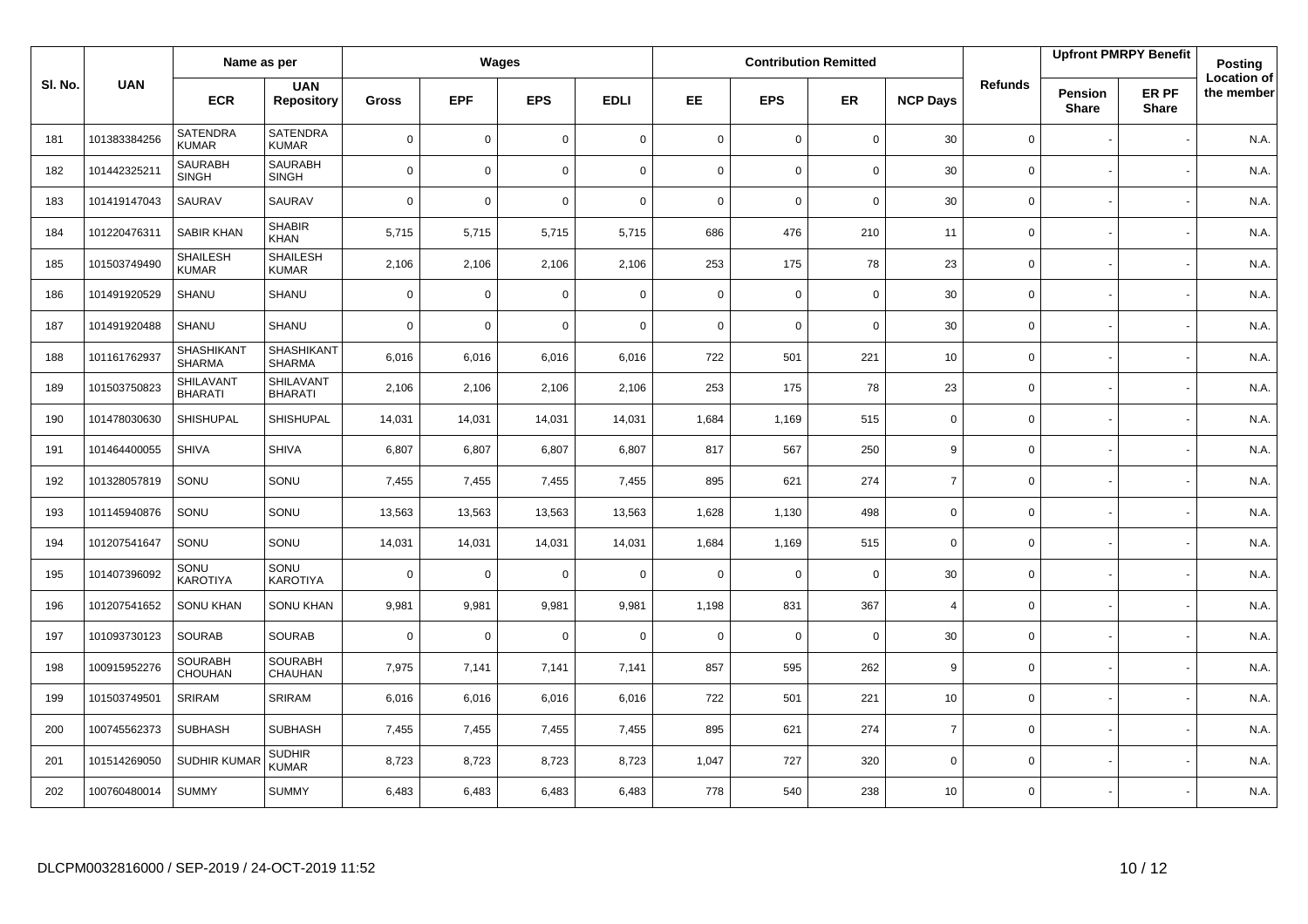|         |              | Name as per                     |                                 |              |             | Wages       |             |             |             | <b>Contribution Remitted</b> |                 |                |                         | <b>Upfront PMRPY Benefit</b> | Posting                          |
|---------|--------------|---------------------------------|---------------------------------|--------------|-------------|-------------|-------------|-------------|-------------|------------------------------|-----------------|----------------|-------------------------|------------------------------|----------------------------------|
| SI. No. | <b>UAN</b>   | <b>ECR</b>                      | <b>UAN</b><br><b>Repository</b> | <b>Gross</b> | <b>EPF</b>  | <b>EPS</b>  | <b>EDLI</b> | EE.         | <b>EPS</b>  | <b>ER</b>                    | <b>NCP Days</b> | <b>Refunds</b> | Pension<br><b>Share</b> | ER PF<br><b>Share</b>        | <b>Location of</b><br>the member |
| 203     | 101211809484 | SUNIL DUTT                      | SUNIL DUTT                      | 16,962       | 15,000      | 15,000      | 15,000      | 1,800       | 1,250       | 550                          | $\mathbf 0$     | 0              |                         |                              | N.A.                             |
| 204     | 100938417079 | <b>SUNITA</b>                   | SUNITA DEVI                     | 7,779        | 7,779       | 7,779       | 7,779       | 933         | 648         | 285                          | 6               | 0              |                         |                              | N.A.                             |
| 205     | 101209615690 | <b>SURENDRA</b><br><b>SINGH</b> | <b>SURENDRA</b><br><b>SINGH</b> | 7,455        | 7,455       | 7,455       | 7,455       | 895         | 621         | 274                          | $\overline{7}$  | 0              |                         |                              | N.A.                             |
| 206     | 101355024785 | <b>SWET PRAKASK</b>             | <b>SWET</b><br>PRAKASH          | 3,610        | 3,610       | 3,610       | 3,610       | 433         | 301         | 132                          | 17              | 0              |                         |                              | N.A.                             |
| 207     | 100832290003 | <b>UJJAWAL KAUR</b>             | <b>UJJAWAL</b><br>KAUR          | 35,000       | 20,000      | 15,000      | 15,000      | 2,400       | 1,250       | 1,150                        | $\mathbf 0$     | 0              |                         |                              | N.A.                             |
| 208     | 101161781539 | <b>UMARGUL</b>                  | <b>UMARGUL</b>                  | $\mathbf 0$  | $\mathbf 0$ | $\mathbf 0$ | $\mathbf 0$ | $\mathbf 0$ | $\mathbf 0$ | $\mathbf 0$                  | 30              | 0              |                         |                              | N.A.                             |
| 209     | 101328305969 | <b>UMESH KUMAF</b>              | <b>UMESH</b><br>KUMAR           | $\mathbf 0$  | $\mathbf 0$ | $\mathbf 0$ | $\mathbf 0$ | $\mathbf 0$ | $\mathbf 0$ | $\mathbf 0$                  | 30              | 0              |                         |                              | N.A.                             |
| 210     | 101437608102 | <b>VED PRAKASH</b>              | VED<br>PRAKASH                  | 6,317        | 6,317       | 6,317       | 6,317       | 758         | 526         | 232                          | 8               | 0              |                         |                              | N.A.                             |
| 211     | 101514270891 | <b>VEERESH</b>                  | VEERESH                         | 6,317        | 6,317       | 6,317       | 6,317       | 758         | 526         | 232                          | 8               | 0              |                         |                              | N.A.                             |
| 212     | 100763697183 | <b>VIJAY KUMAR</b>              | VIJAY KUMAR                     | 7,313        | 7,313       | 7,313       | 7,313       | 878         | 609         | 269                          | 10              | 0              |                         |                              | N.A.                             |
| 213     | 101419147129 | VIJAY KUMARI<br><b>GUPTA</b>    | VIJAY<br>KUMARI<br><b>GUPTA</b> | 6,317        | 6,317       | 6,317       | 6,317       | 758         | 526         | 232                          | 9               | 0              |                         |                              | N.A.                             |
| 214     | 101278780448 | <b>VIKAS KUMAR</b>              | <b>VIKAS</b><br><b>KUMAR</b>    | $\mathbf 0$  | $\mathbf 0$ | 0           | $\mathbf 0$ | $\mathbf 0$ | 0           | $\mathbf 0$                  | 30              | 0              |                         |                              | N.A.                             |
| 215     | 101296849195 | <b>VIKAS KUMAR</b>              | <b>VIKAS</b><br><b>KUMAR</b>    | 4,211        | 4,211       | 4,211       | 4,211       | 505         | 351         | 154                          | 16              | $\mathbf 0$    |                         |                              | N.A.                             |
| 216     | 101408734064 | <b>VIKASH KUMAR</b>             | <b>VIKASH</b><br><b>KUMAR</b>   | $\mathbf 0$  | $\mathbf 0$ | 0           | $\mathbf 0$ | $\mathbf 0$ | 0           | $\mathbf 0$                  | 30              | 0              |                         |                              | N.A.                             |
| 217     | 101503750796 | <b>VIKASH</b><br><b>HARIJAN</b> | <b>VIKASH</b><br><b>HARIJAN</b> | 10,289       | 10,289      | 10,289      | 10,289      | 1,235       | 857         | 378                          | 8               | 0              |                         |                              | N.A.                             |
| 218     | 100924707896 | VIMLESH                         | VIMLESH                         | 5,715        | 5,715       | 5,715       | 5,715       | 686         | 476         | 210                          | 11              | 0              |                         |                              | N.A.                             |
| 219     | 101478030648 | <b>VINAY KUMAR</b>              | <b>VINAY</b><br><b>KUMAR</b>    | $\mathbf 0$  | $\mathbf 0$ | 0           | $\mathbf 0$ | $\mathbf 0$ | 0           | $\mathbf 0$                  | 30              | 0              |                         |                              | N.A.                             |
| 220     | 101449396939 | <b>VINEET KUMAR</b>             | <b>VINEET</b><br>KUMAR          | $\mathbf 0$  | $\Omega$    | 0           | $\mathbf 0$ | $\Omega$    | 0           | $\mathbf 0$                  | 30              | 0              |                         |                              | N.A.                             |
| 221     | 101280348395 | <b>VINOD</b>                    | <b>VINOD</b>                    | 15,266       | 13,500      | 13,500      | 13,500      | 1,620       | 1,125       | 495                          | 3               | 0              |                         |                              | N.A.                             |
| 222     | 101503750810 | <b>VINOD KUMAR</b>              | VINOD<br><b>KUMAR</b>           | 6,016        | 6,016       | 6,016       | 6,016       | 722         | 501         | 221                          | 10              | 0              |                         |                              | N.A.                             |
| 223     | 101491920490 | <b>VIRENDRA</b>                 | VIRENDRA                        | 4,512        | 4,512       | 4,512       | 4,512       | 541         | 376         | 165                          | 15              | 0              |                         |                              | N.A.                             |
| 224     | 100759605207 | <b>VISHAL</b>                   | <b>VISHAL</b>                   | $\mathbf 0$  | $\mathbf 0$ | 0           | $\mathbf 0$ | $\mathbf 0$ | 0           | $\mathbf 0$                  | 30              | 0              |                         |                              | N.A.                             |